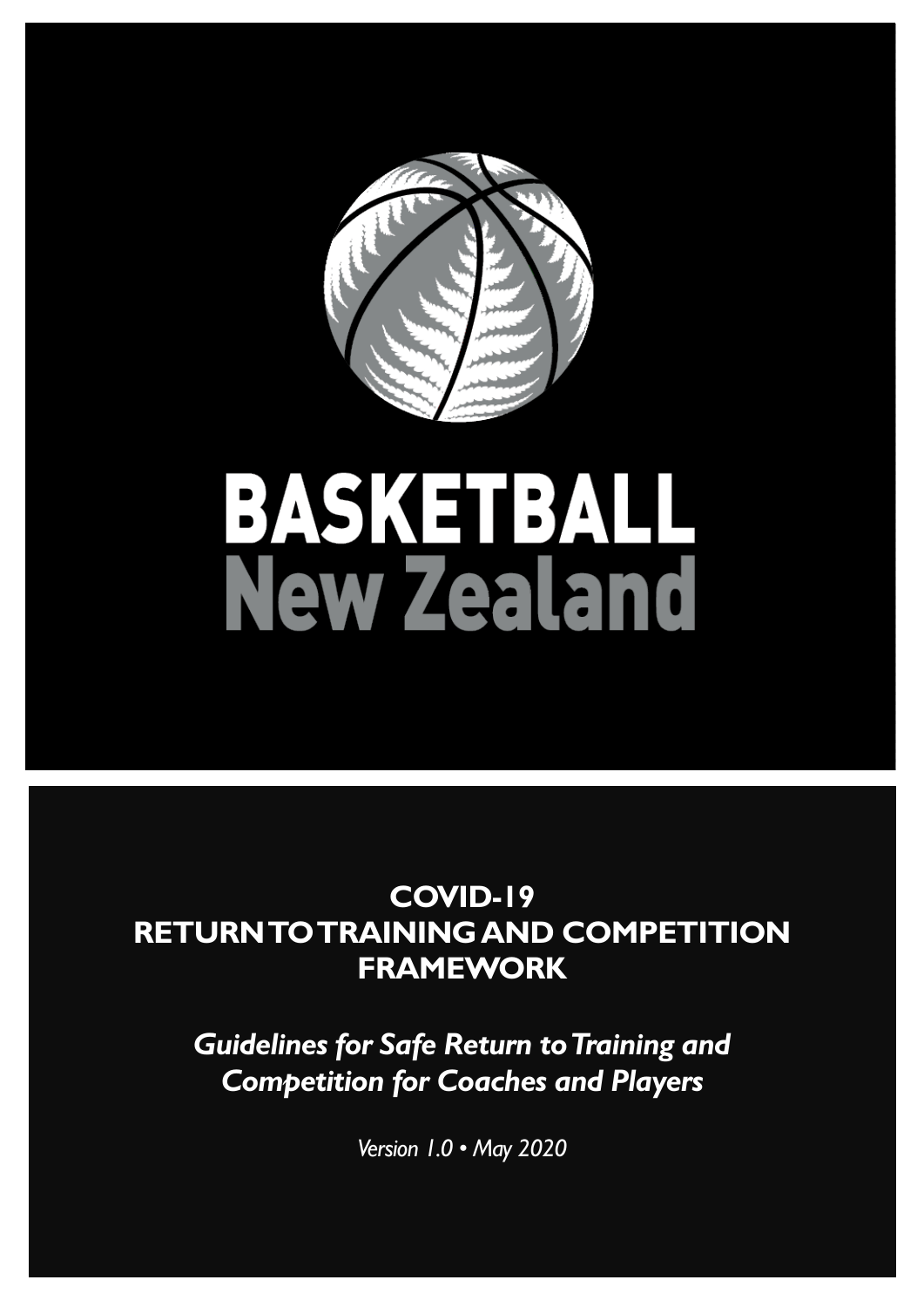# **CONTENTS**

| 1.      |                                                                                                                           |
|---------|---------------------------------------------------------------------------------------------------------------------------|
|         | Effect of detraining due to Covid-19 isolation                                                                            |
|         | Player load management                                                                                                    |
|         | Table 1. Example 5-week return to training and competition plan: Basketball-<br>specific considerations                   |
| 2.      |                                                                                                                           |
|         | Framework for resumption of sport                                                                                         |
|         | Recommended assessment of athletes and support staff prior to resumption of<br>training and competition                   |
| 3.      |                                                                                                                           |
|         | Key considerations                                                                                                        |
| $4_{-}$ |                                                                                                                           |
|         |                                                                                                                           |
|         |                                                                                                                           |
|         | Health considerations for New Zealand athletes returning to training and/or<br>competition during the SARS-COV-2 pandemic |
|         |                                                                                                                           |
|         | <b>HPSNZ COVID-19 Pandemic: Health Status Questionnaire</b>                                                               |
|         |                                                                                                                           |
|         | HPSNZ COVID-19 Pandemic: Training Daily Health Check                                                                      |
|         |                                                                                                                           |
|         | HPSNZ Being safe at work during the COVID-19 Pandemic                                                                     |
|         |                                                                                                                           |
|         | For More Information On COVID-19                                                                                          |
|         |                                                                                                                           |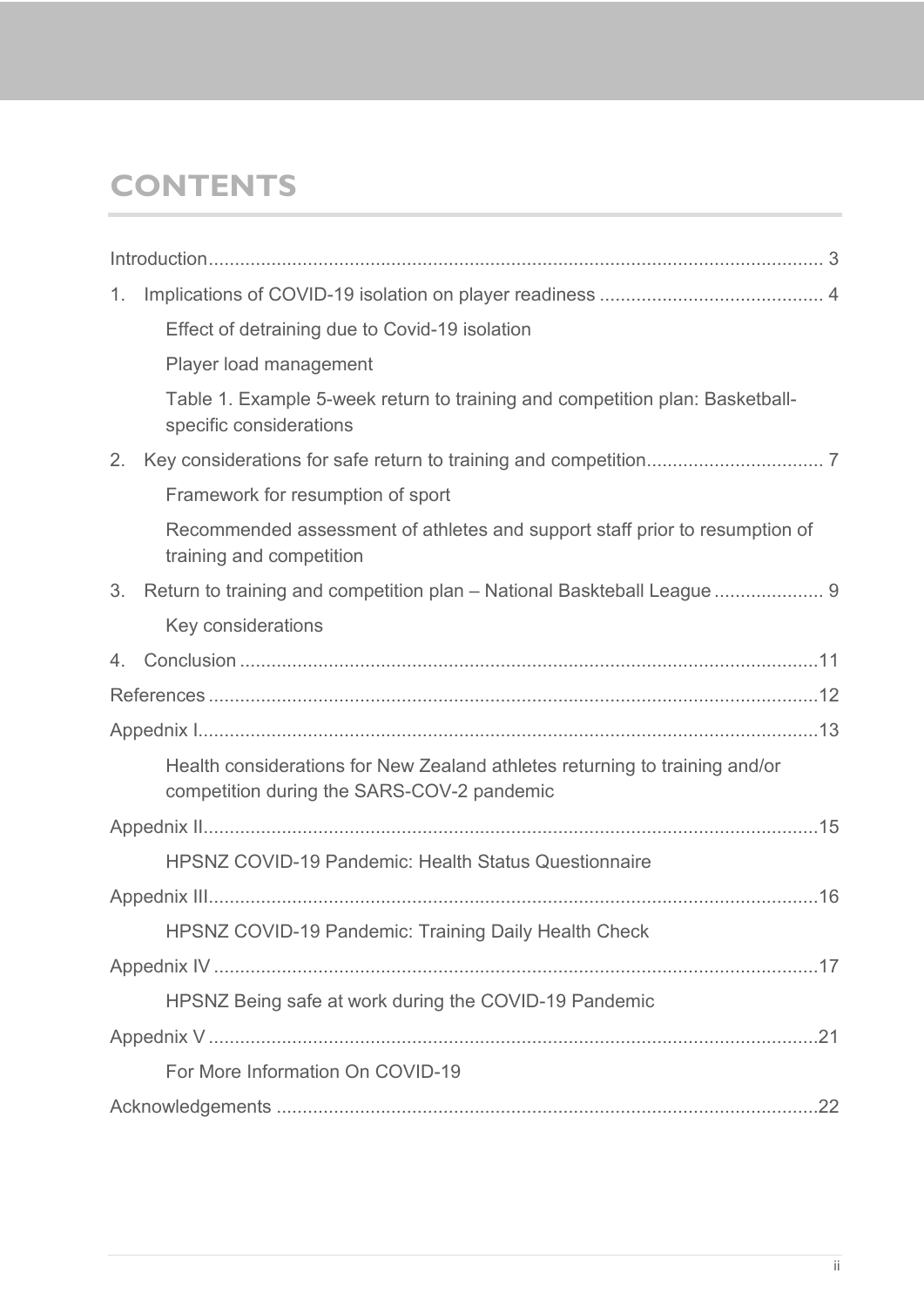# <span id="page-2-0"></span>**INTRODUCTION**

## **GENERAL OVERVIEW OF COVID-19 AND THE IMPACT ON SPORT**

The outbreak of Coronavirus disease (COVID-19) around the world was declared a global pandemic by the World Health Organization (WHO) on February 11, 2020.<sup>1</sup> COVID-19 is described as a viral illness that can that can affect not just your lungs and airways but most organs in the body, spreading from person to person with close physical contact, coming into contact with virus-contaminated surfaces, and from respiratory droplets when an infected person coughs, sneezes, or talks.<sup>1-3</sup> The viral illness can be asymptomatic, mild or result in hosptilatisation, some requiring life support and in a small number of cases multiorgan failure and death. At the time of writing this document there are over 300000 deaths worldwide.

COVID-19 has resulted in youth, academic and professional sport in New Zealand.<sup>4</sup> and around the world suspending play and competitive seasons, as well as structured in-season and off-season training for all sports. In particular, the National Basketball Association (NBA) suspended the season on March 11, 2020, after NBA player Rudy Gobert tested positive for COVID-19.<sup>5</sup> with NBA Commissioner, Adam Silver, initially reporting that the season suspension would last at least 30 days. However, more recent reports suggest that a mid-to-late-June return is likely the best-case scenario.<sup>6</sup> This pivotal decision set off a chain of events that led to the postponement of several high-profile team sport events, including the NCAA men's and women's tournaments, the NHL season, MLB's spring training, the English Premier League season, La Liga season, Bundesliga season, Serie A season, UEFA's European Championship, and Ligue 1 season, to name a few.

This has led to an uncertain future, with National Basketball Leagues, across the globe facing unprecedented times which require diligent analysis, evaluation, and preparation to cope with the altered schedule, and the potential deconditioning of players.<sup>7, 8</sup> As such, the *Guidelines for Safe Return to Training and Competition for Coaches and Players* have been developed by Basketball New Zealand as a direct response to the COVID-19 pandemic. In accordance with the These guidelines support the Sport New Zealand, *Balance is Better National Sport Season Transition Guidelines.* 9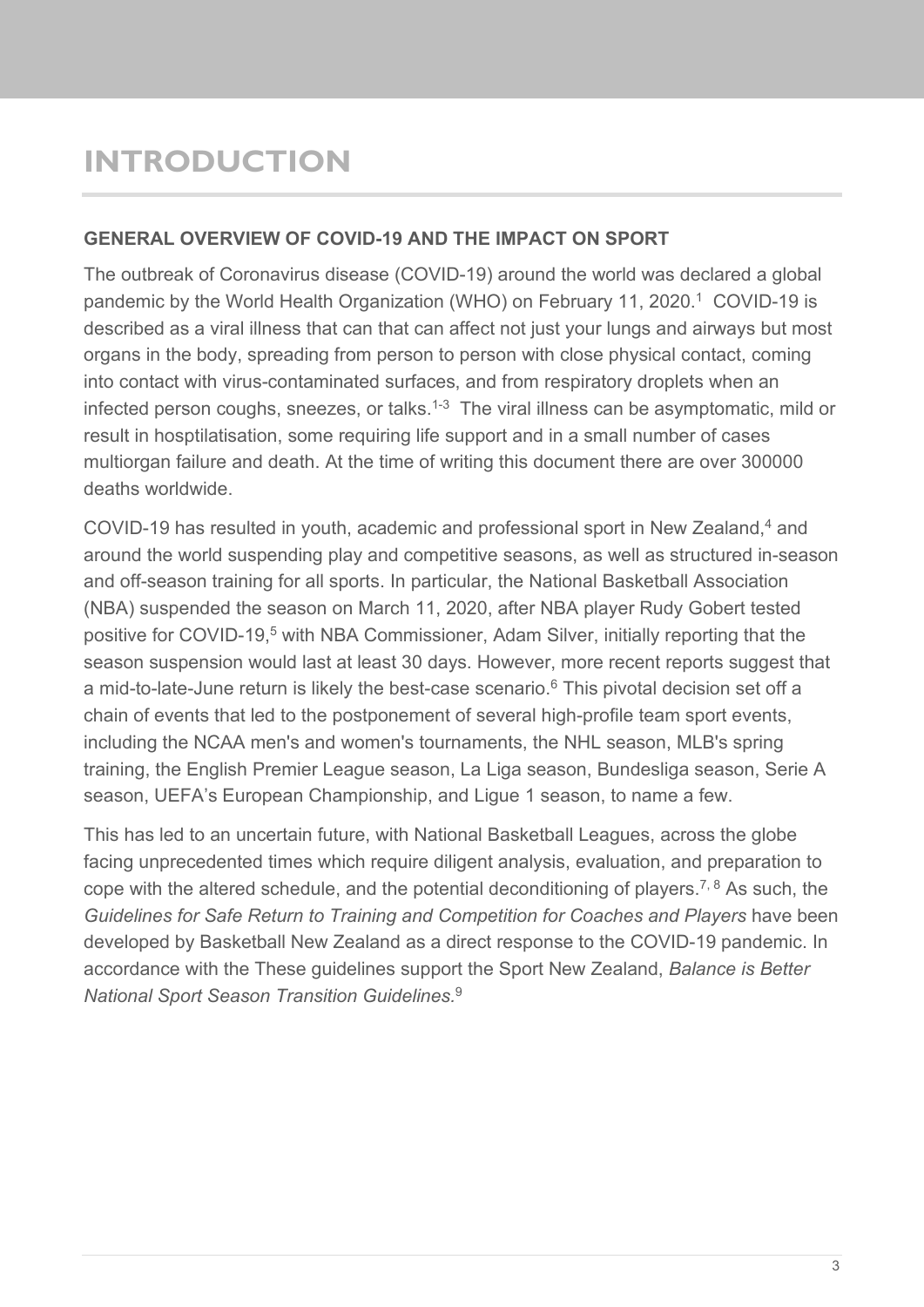# <span id="page-3-0"></span>**1. IMPLICATIONS OF COVID-19 ISOLATION ON PLAYER READINESS**

# **EFFECT OF DETRAINING DUE TO COVID-19 ISOLATION**

The principle of training reversibility states that stopped or markedly reduced training induces a partial or complete reversal of the previous developed adaptations,<sup>10</sup> thus compromising athletic performance. The reversibility principle is also known as detraining.11 When determining the effect of detraining from a variety of sports,<sup>11, 12</sup> National Basketball Leagues (NBL) executives, coaches and support staff must take into account the necessary (re)training time ('minimum effective dose') required for players to regain optimal physical conditions and maintain or at least attenuate the decay of endurance- and neuromuscularrelated performance parameters upon return to training and competition.<sup>13</sup> Coaches and support staff should remain alert for potential risk of injury during the return to training stage for the following three key reasons:

- 1. Almost 60% of noncontact injuries have been reported during periods in which collegiate athletes transitioned back into training following a period of inactivity (e.g., after vacation). 13
	- a. *National Football League (NFL) lockout (2011)*: Resulted in a significant increase in achilles tendon ruptures in the following shortened preseason. 14 Twelve achilles tendon ruptures occurred in 1-month, with 10 over the first 12 days of the preseason.
	- b. *National Basketball Association (NBA) lockout (2011)*: Experts warned of similar lockout injuries following the 149-day NBA lockout. <sup>15</sup> Games resumed Dec 25, 2011, by Jan 8, 2012, 19 key players across the league had already lost time to injury.
- 2. Cardiovascular fitness loss may occur as soon as 4 weeks of detraining:<sup>16</sup> with overall  $\sim$ 10% each week of total inactivity can be generally expected;  $^{17}$  and
- 3. Loss of lean mass and muscle strength represents an important injury risk factor.<sup>17</sup> As a simple rule an increase of training load of more than 10% per week more than doubles the injury risk over smaller increments in training load and represents 40% of the entire seasons injury risk.<sup>18</sup>

Moving forward through this uncertain period of time, it is recommended that athletes, coaches and support staff anticipate various plausible scenarios, such as: team practice time constraints upon return to competition, limited accessibility to fitness and rehabilitation equipment, prolonged social and physical distancing, financial deficits, limited personal space.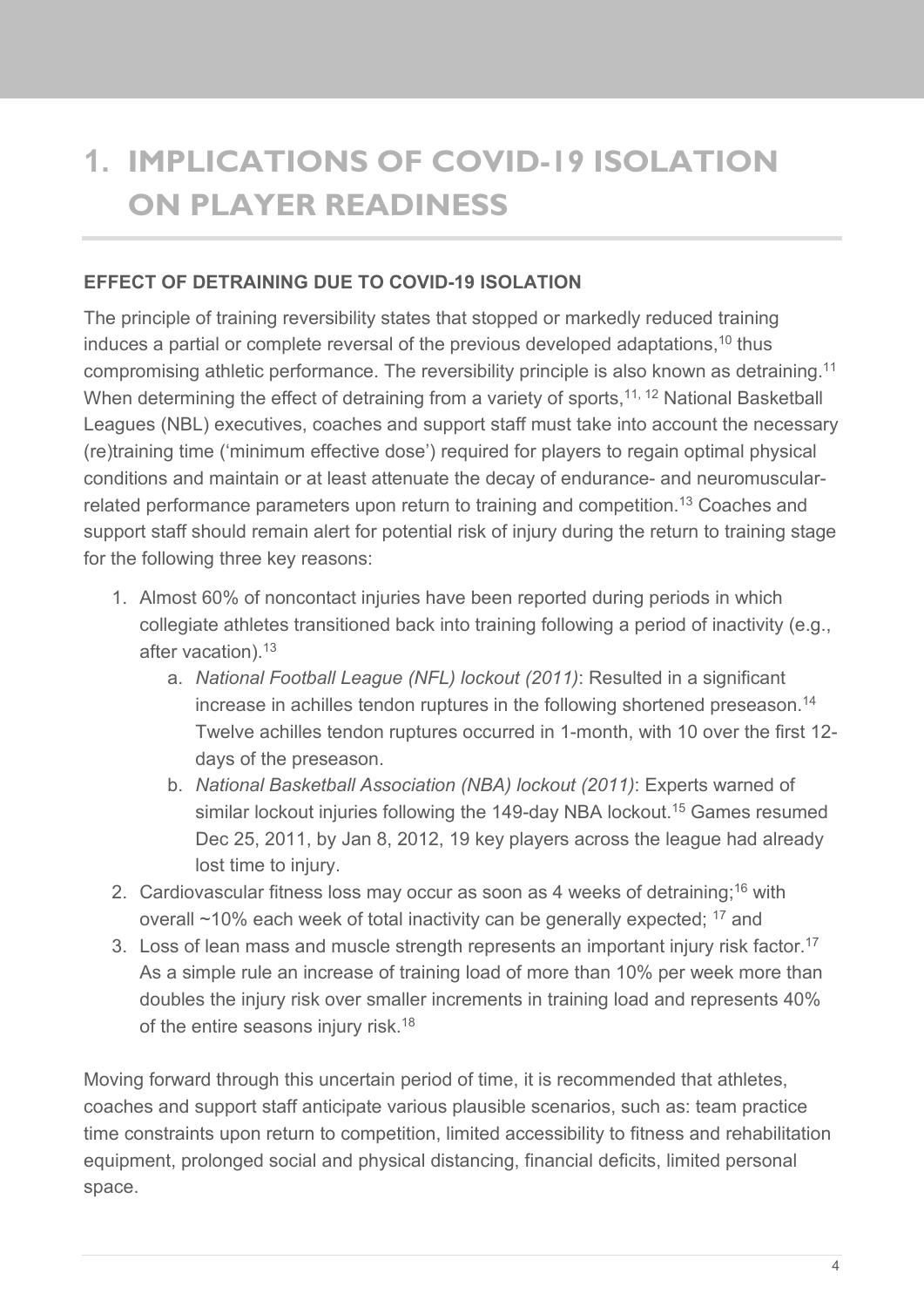# **PLAYER LOAD MANAGEMENT**

In light of concerns surrounding the physiological and psychological demands associated with a condensed NZNBL season, and the potential injury risk during retraining,<sup>14</sup> load management, although a controversial issue across elite sport, is a primary consideration for game and training dose decisions, $^8$  and can be quantified by various methods (see Figure 1). Progressive overload is the gradual and systematic increases in training load to maintain and/or, achieve continued positive training adaptation.<sup>10</sup> The rate of progression is an extremely important consideration; as progressing too rapidly can result in injury while progressing too slowly will delay fitness gains.



**Figure 1. Methods of quantifying training load for various training modalities.**

The *"50/30/20/10 rule"* spanning over a 4-week training period may serve as a useful baseline approach to individual and team load management, as outlined in a *Joint Consensus Paper* by the National Strength and Conditioning Association (NSCA) and Collegiate Strength and Conditioning Coaches Association (CSCCa).13

With the reintegration of players into the training environment, it is advised to reduce the overall conditioning volume by at least 50% of the uppermost planned conditioning volume in the first week following inactivity, and reduce by 30% (week 2), 20% (week 3), and 10% (week 4), with a **1:4 or greater work:rest ratio** in the first week. This would then see players completing the fully planned load in week 5. Theoretically, such approach to progressive overload may assist with the lead management of players during reintegration into the training environment. Please see basketball-specific considerations outlined in the example 5-week return to training and competition plan (Table 1).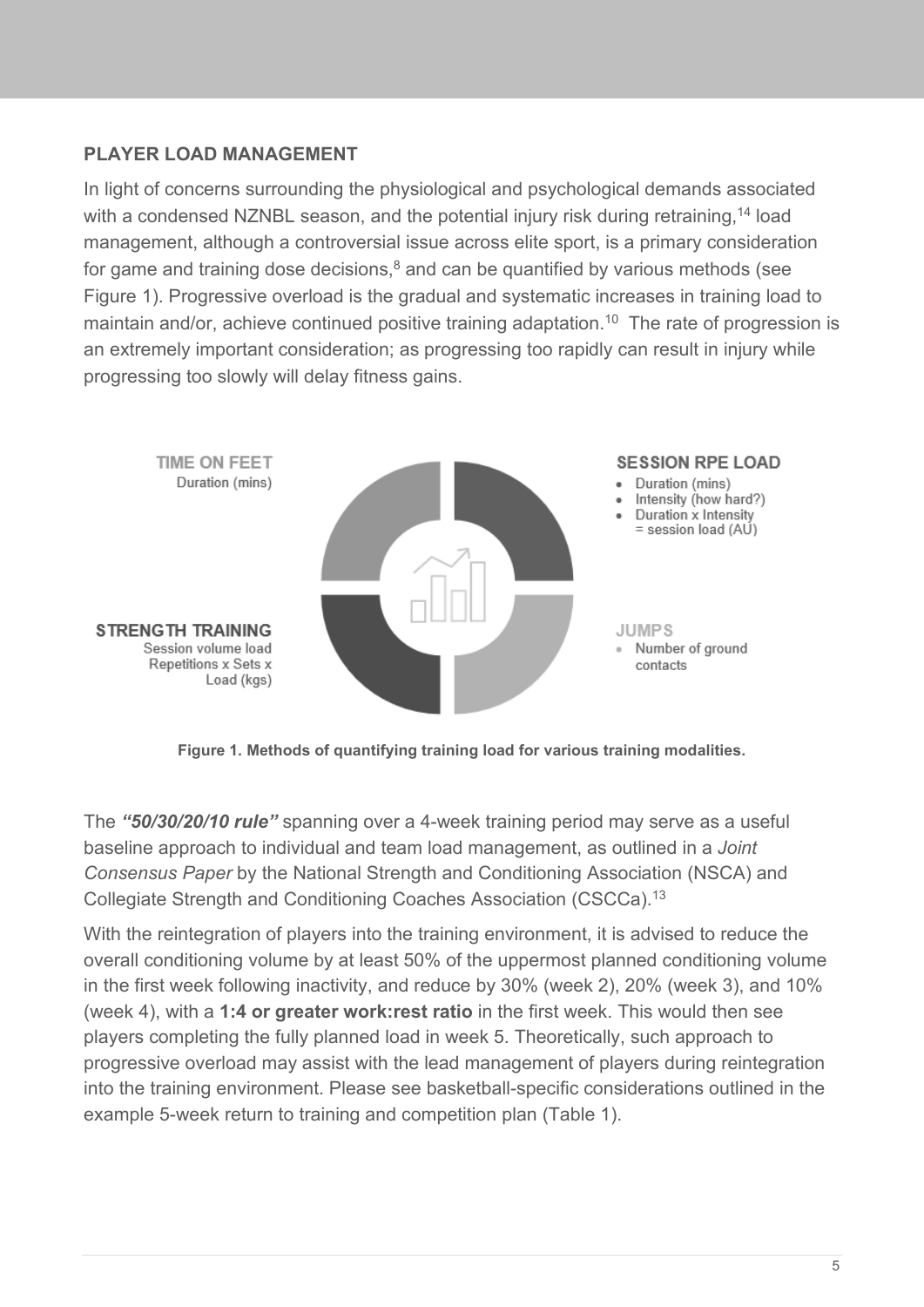#### **TABLE 1. EXAMPLE 5-WEEK RETURN TO TRAINING AND COMPETITION PLAN: BASKTEBALL-SPECIFIC CONSIDERATIONS**

| <b>Week</b>    | <b>Training Goal</b>                                                              | % of Uppermost Planned<br><b>Training Volume</b>                                      | <b>Basketball-specific</b><br>considerations                                                                                                                                                                                                                                                                                                                                                                                |
|----------------|-----------------------------------------------------------------------------------|---------------------------------------------------------------------------------------|-----------------------------------------------------------------------------------------------------------------------------------------------------------------------------------------------------------------------------------------------------------------------------------------------------------------------------------------------------------------------------------------------------------------------------|
| $\mathbf{1}$   | Reintegration to the training<br>environment                                      | Actual training volume to equal<br>50% reduction uppermost<br>planned training volume | 1. 2-3 training sessions per week<br>2. 1x court-session per day<br>3. Session duration $\leq 60$ minutes<br>4. Non-consecutive days on court<br>5. No contact work<br>6. No competitive work<br>7. Plyometric training<br>$\leq$ 40 reps Level 1/2 jump landings                                                                                                                                                           |
| $\overline{2}$ | Returning to train                                                                | Actual training volume to equal<br>30% reduction uppermost<br>planned training volume | 1. 3-4 training sessions per week<br>2. 1x court-session per day<br>3. Session duration 60-75 mins<br>4. Non-consecutive days on court<br>5. Introduce contact work<br>$\leq$ 20% of session time<br>6. Introduce competitive work<br>$\leq$ 20% of session time<br>7. Introduce deceleration drills<br>$\leq$ 20% of session time<br>8. Plyometric training<br>$\leq$ 40 reps Level 2/3 jump landings                      |
| 3              | Returning to train                                                                | Actual training volume to equal<br>20% reduction uppermost<br>planned training volume | 1. 4-6 training sessions per week<br>2 days on / 1 day off<br>2. 2x court-sessions per day<br>3. Session duration $\leq$ 75 mins<br>4. Contact work<br>$\leq$ 25% of session time<br>5. Competitive work<br>$\leq$ 25% of session time<br>6. Deceleration drills<br>$\leq$ 25% of session time<br>7. Plyometric training<br>$\leq 60$ reps Level 3/4 jump landings                                                          |
| $\overline{4}$ | Returning to play                                                                 | Actual training volume to equal<br>10% reduction uppermost<br>planned training volume | 1. 4-6 training sessions per week<br>2 days on / 1 day off<br>2. 2x court-sessions per day<br>3. Session duration $\leq 75$ mins<br>4. Contact work<br>$\leq$ 20% of session time<br>5. Competitive work<br>$\leq$ 20% of session time<br>6. Live play situations<br>$\leq$ 20% of session time<br>7. Deceleration drills<br>$\leq$ 20% of session time<br>8. Plyometric training<br>$\leq 60$ reps Level 4/5 jump landings |
| 5              | Returning to play                                                                 | Actual training volume equal<br>uppermost planned training<br>volume                  | 1. Manipulate training components as<br>required to meet player needs                                                                                                                                                                                                                                                                                                                                                       |
|                | hopping/jumping); Level $4 = Box$ jumps; Level $5 = Bound$ ing. <sup>19, 20</sup> |                                                                                       | Plyometric progression guide: Level 1/2 = Jumps in-place; Level 2 = Standing horizontal jumps; Level 3 = Multiple jumps (bilateral                                                                                                                                                                                                                                                                                          |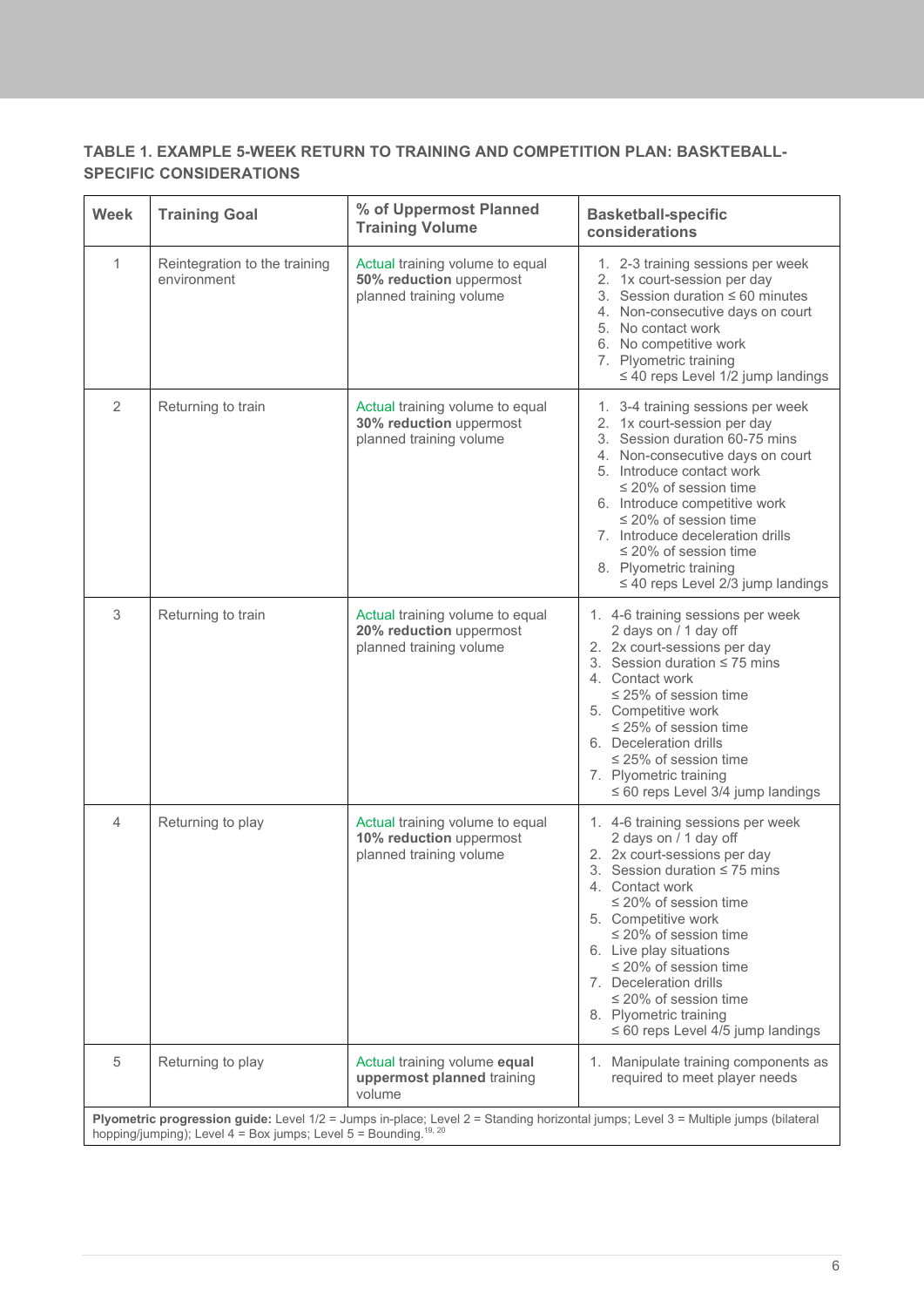# <span id="page-6-0"></span>**2. KEY CONSIDERATIONS FOR SAFE RETURN TO TRAINING AND COMPETITION**

#### **FRAMEWORK FOR RESUMPTION OF SPORT**

The safe return to sport of elite athletes in a COVID-19 environment will be a complex process. The Australian Institute of Sport Framework<sup>21</sup> provides minimum baseline of standards for **'how'** high performance/professional sport activities can be reintroduced based on the best available evidence to ensure the safety of athletes/other personnel and the wider community (Figure 5). Four key areas include, (1) Preparation for sports resumption; (2) Proposed criteria for resumption of sporting activities; (3) assessment athletes and other personnel products resumption of formal training; and (4) Ongoing monitoring and management of athletes and other personnel. Parliamentary and/or Local Public Health Authorities must be closely consulted in decisions regarding the resumption of **'when'** high performance/professional sport activities. All individuals and sport organisations must follow directions of the Local Public Health Authorities.



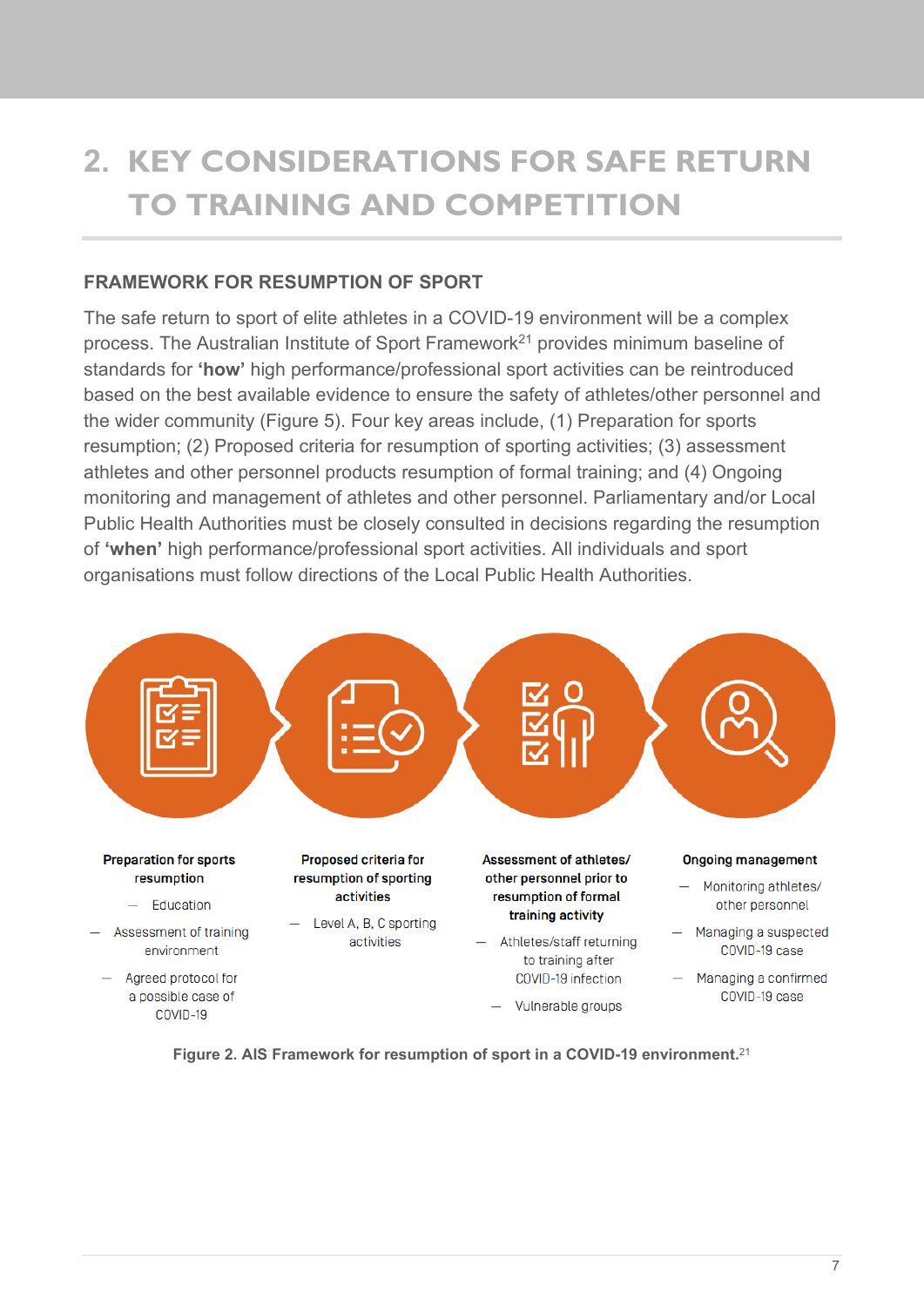# **RECOMMENDED ASSESSMENT OF ATHLETES AND SUPPORT STAFF PRIOR TO RESUMPTION OF TRAINING AND COMPETITION**

An athlete and/or support staff **must not** join the training environment if in the **last 14 days** they have been unwell or had contact with a known or suspected case of COVID-19. Sport organisations must be proactive and ensure all athletes/staff have been medically cleared prior to return to the training environment (Figure 3).<sup>21</sup>



**Figure 3. The recommended process for medical clearance of athletes and support staff, as per the Australian Institute of Sport framework.** 21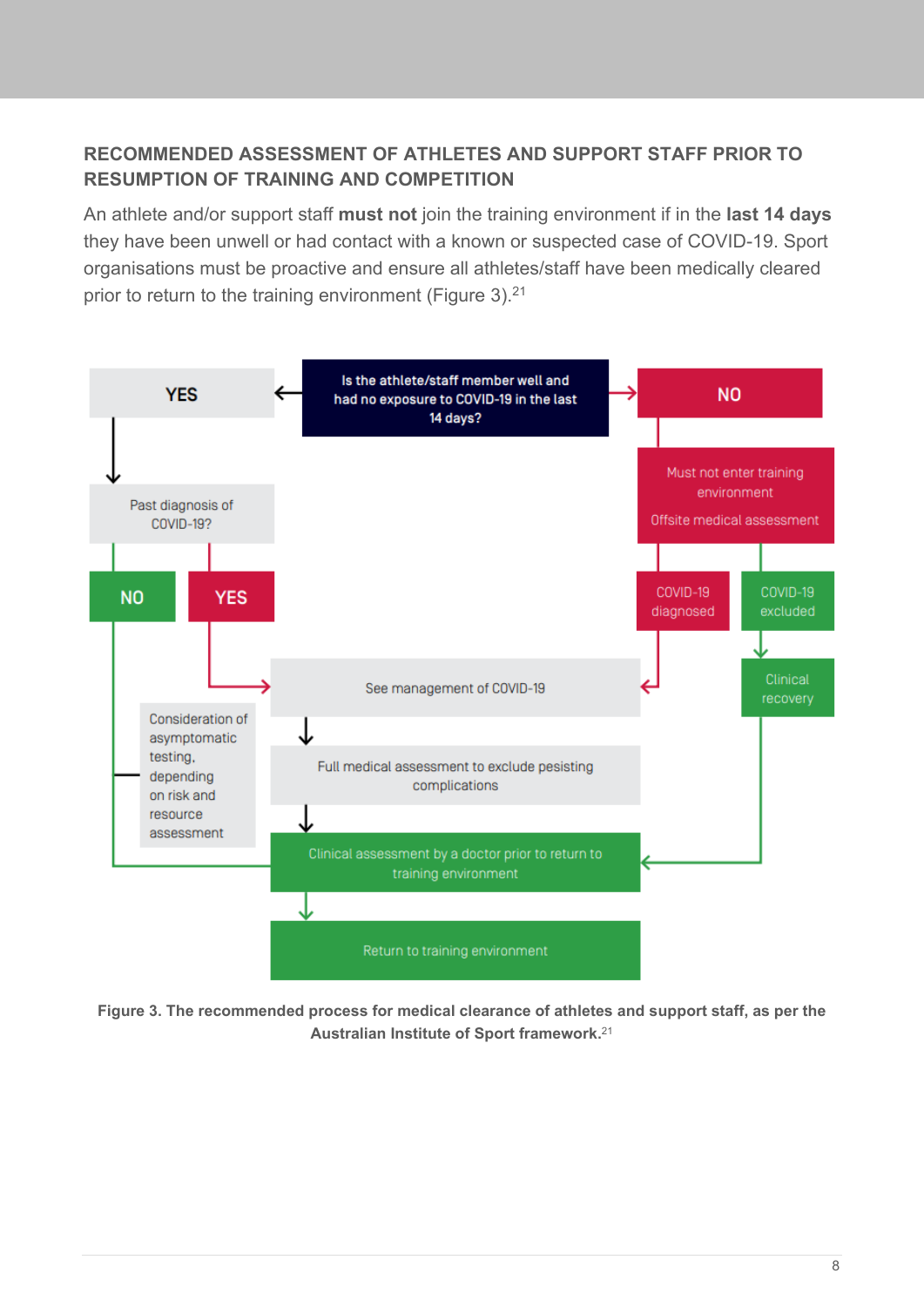# <span id="page-8-0"></span>**3. RETURN TO TRAINING AND COMPETITION PLAN – NATIONAL BASKTEBALL LEAGUE**

# **KEY CONSIDERATIONS**

It is recommended that all clubs address the steps outlined in the *Reintegration, Planning, Returning* process.

# **1. REINTEGRATION to the training environment**

- a. COVID-19 Checklist
	- i. COVID-19 Symptom checker
	- ii. COVID-19 Hygiene protocols
- b. Player musculoskeletal screening
	- i. Performed by: Medical staff (Physiotherapist)
	- ii. Aim: Determine if the athlete is currently injury free and ready to return
- c. Player physical and sport-related testing
	- i. Performed by: Performance staff (Strength and conditioning coach)
	- ii. Aim: Determine athletes current physical performance capacity and ready to return
- d. Team Weekly Update Report
	- i. Send to NBL
- e. Basketball-specific training considerations
	- o See Table 1.

# **2. PLANNING to train/play/compete**

- a. Team training
	- i. Training load quantification
	- ii. Athlete monitoring and daily wellness reporting
	- iii. Recovery modalities
		- Neural
		- Muscular
		- **Psychological**
		- Nutrition
- b. Strength and conditioning
	- i. Individualized player approach
	- ii. Identified strength deficits
	- iii. Mico-dosing principle
		- Maximal strength
		- Change of direction
		- Jump training
		- Specific Endurance
		- Contact Training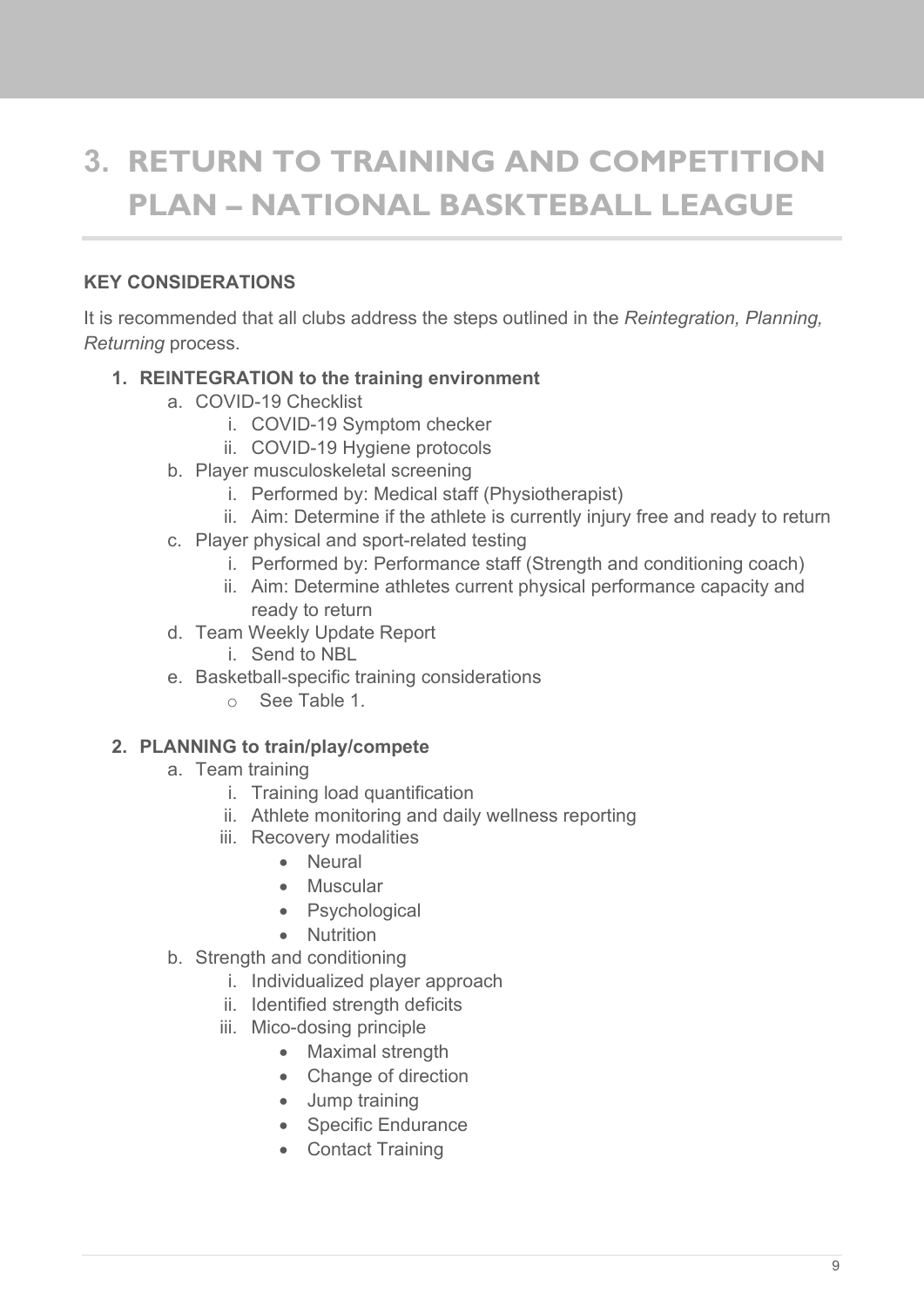- c. Physiotherapy
	- i. Individualized player approach
	- ii. Identified athlete currently injury status
	- iii. Injury prevention programming
		- GetSmart app
		- Basketball prehab program
- d. Team Weekly Update Report
	- i. Send to NBL
- e. Basketball-specific training considerations See Table 1.

## **3. RETURN to training/play/competition**

- a. Competitive demands
	- i. Training load quantification
	- ii. Athlete monitoring and daily wellness reporting
	- iii. Recovery modalities
- b. Team Weekly Update Report
	- i. Send to NBL
- c. Basketball-specific training considerations
	- o See Table 1.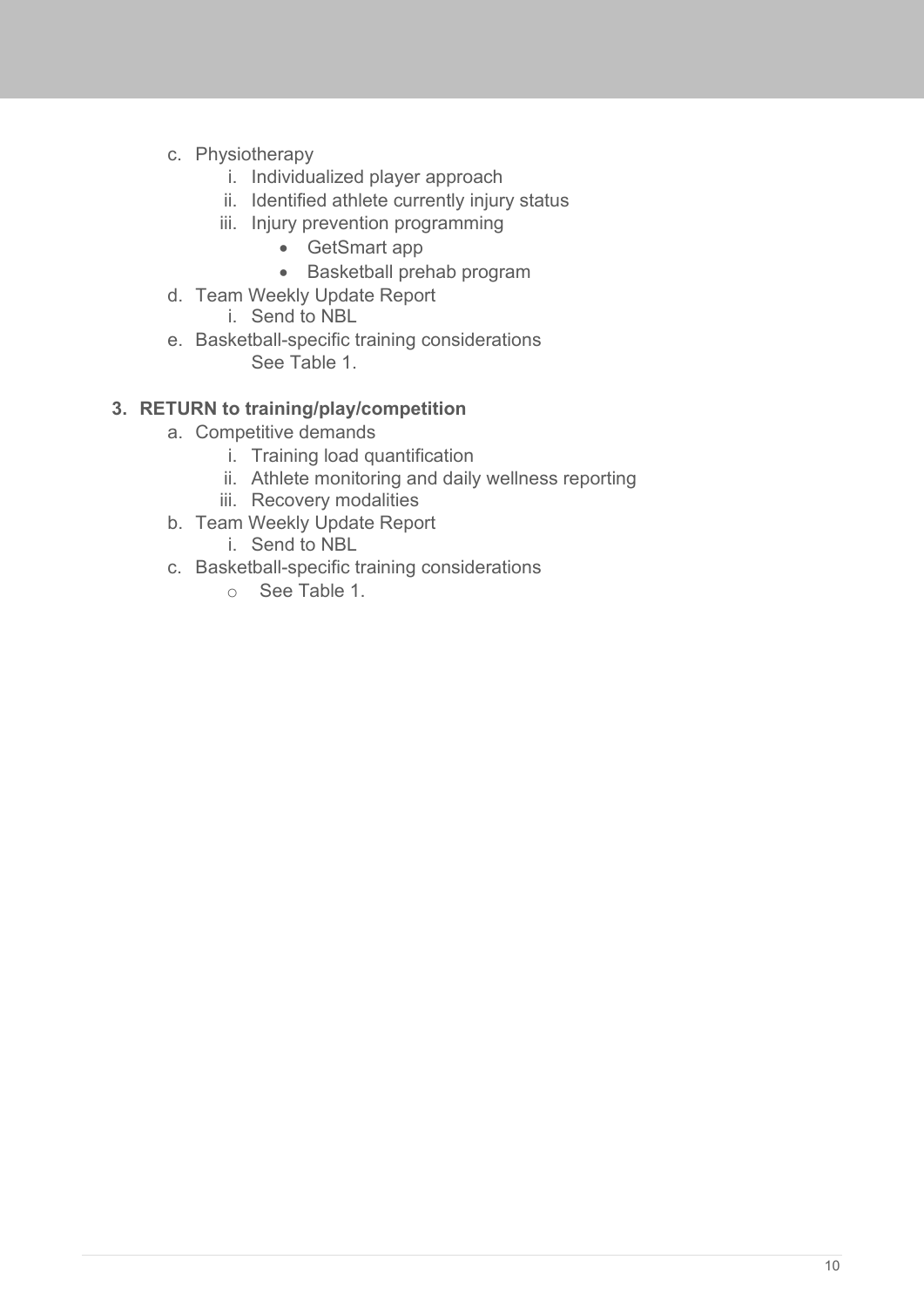# <span id="page-10-0"></span>**4. CONCLUSION**

The current focus of the Basketball New Zealand guidelines is the safe return to training and competition for coaches and players in a condensed 2020 season of the New Zealand National Basketball League (NZNBL). At the forefront, is the health and well-being of all involved. This deals with both the prevention of viral spread through common COVID-19 hygiene measures, and the physical and psychological preparation of players to compete in the condensed 2020 NZNBL.

We acknowledge the logistical constraints, and the difficulty to implement sport-specific exercise strategies under previous New Zealand alerts levels have made it difficult to provide training solutions comparable to those adopted under normal circumstances.

Basic objective assessments and ongoing subjective monitoring is likely the best avenue to determine players readiness following reintegration to the training environment and during the returning to training/play phase.<sup>8</sup> This provides an opportunity to individualize, recommend, implement, and modify daily training loads. Recovery strategies addressing muscular, neural, psychological, substrate recovery such as sleep hygiene, best nutrition practice, and psychological mindfulness have potential to improve athlete health and performance. Training strategies such as micro-dosing exercise and prehabilitation, focused on high risk areas may improve physical and psychological readiness of players.

With the proposed guidelines providing a framework for injury risk minimization and safe return to training and competition for the players, further to this, sports medicine providers are aware of common COVID-19 symptoms and testing protocols as indicated by local resources, in the event of a positive case to minimize spread among teams.<sup>22</sup>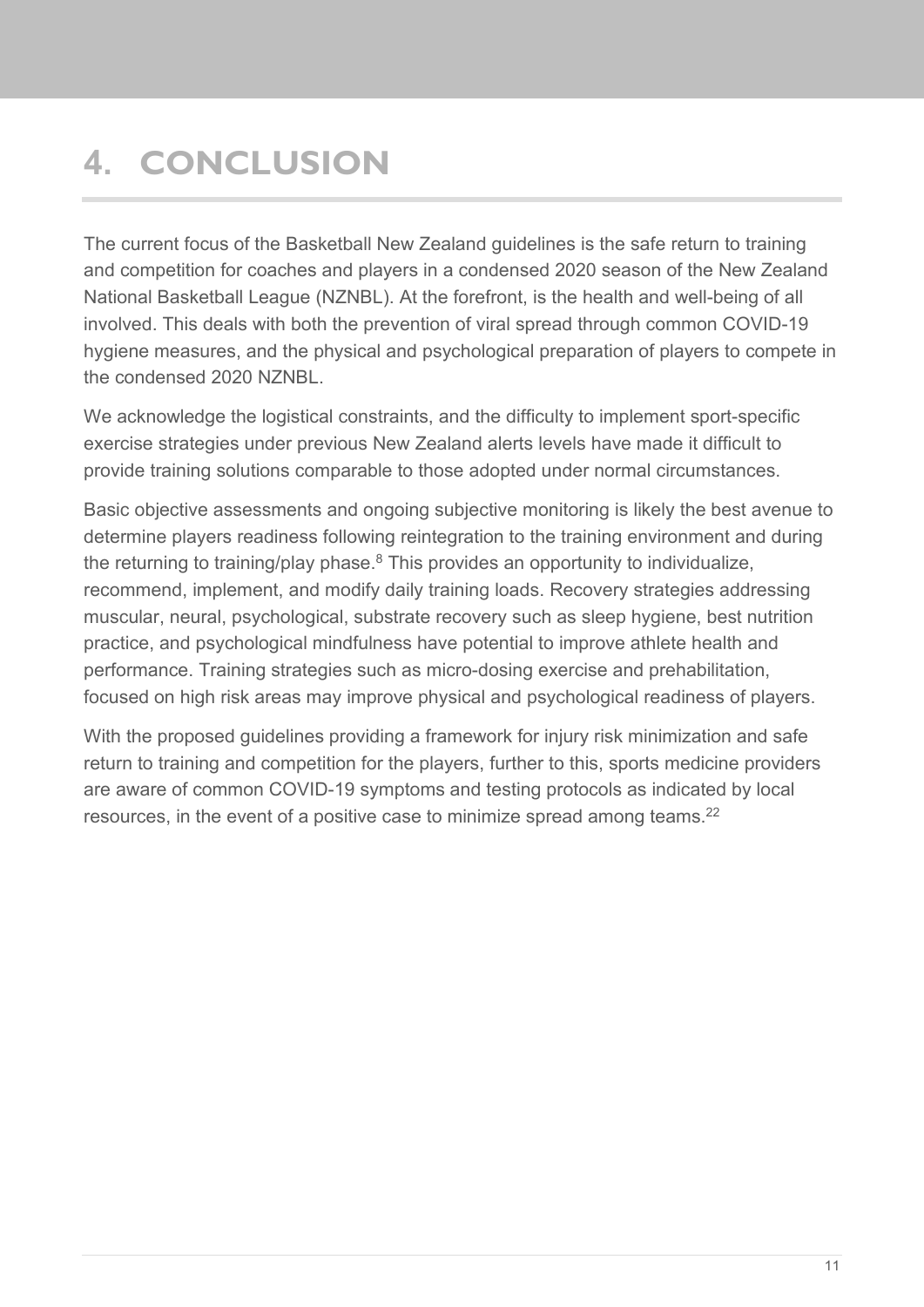# <span id="page-11-0"></span>**REFERENCES**

- 1. World Health Organisation. *Coronavirus disease (COVID-19) Pandemic*. Diseases 2020 May 8 Available from: <https://www.who.int/emergencies/diseases/novel-coronavirus-2019> [cited 2020 May 11].
- 2. New Zealand Government. *COVID-19*. Diseases 2020 May 12 Available from:<https://covid19.govt.nz/> [cited 2020 May 12].
- 3. High Performance Sport New Zealand. *Background to the pandemic*. COVID-19 2020 May 5 Available from: <https://hpsnz.org.nz/covid-19/background/> [cited 2020 May 12].
- 4. New Zealand Government. *COVID-19 Alert System*. Diseases 2020 May 5 Available from: <https://covid19.govt.nz/alert-system/covid-19-alert-system/> [cited 2020 May 12].
- 5. Aschburner S. *Coronavirus pandemic causes NBA to suspend season after player tests positive*. NBA.com 2020 Mar 12 Available from:<www.nba.com/article/2020/03/11/coronavirus-pandemic-causes-nba-suspend-season> [cited 2020 May 12].
- 6. Shelburne R. *When will the NBA return? Latest updates amid coronavirus suspension*. 2020 Apr 11 Available from: [www.espn.com.au/nba/story/\\_/id/28911848/when-nba-return-latest-updates-amid-coronavirus-suspension](www.espn.com.au/nba/story/_/id/28911848/when-nba-return-latest-updates-amid-coronavirus-suspension) [cited 2020 May 12].
- 7. Hughes D, Saw R, Perera NKP, Mooney M, Wallett A, Cooke J, Coatsworth N, Broderick C. The Australian Institute of Sport Framework for rebooting sport in a COVID-19 environment. *J Sci Med Sport*.
- 8. Tuttle M, Short S, Marshall PWM. *How to fix the problems of exercise prescription in the NBA: challenges and tips to move forward*. British Journal of Sports Medicine Blog 2020 May 5 Available from: [https://blogs.bmj.com/bjsm/2020/05/05/how-to-fix-the-problems-of-exercise-prescription-in-the-nba-challenges-and](https://blogs.bmj.com/bjsm/2020/05/05/how-to-fix-the-problems-of-exercise-prescription-in-the-nba-challenges-and-tips-to-move-forward/)[tips-to-move-forward/.](https://blogs.bmj.com/bjsm/2020/05/05/how-to-fix-the-problems-of-exercise-prescription-in-the-nba-challenges-and-tips-to-move-forward/)
- 9. Sport New Zealand**.** Balance is Better National Sport Season Transition Guidelines. Wellington, New Zealand: Sport New Zealand, 2020.
- 10. Kasper K. Sports training principles. *Curr Sports Med Rep*. 2019, 18:95-96.
- 11. Jukic I, Calleja-González J, Cos F, Cuzzolin F, Olmo J, Terrados N, Njaradi N, Sassi R, Requena B, Milanovic L, Krakan I, Chatzichristos K, Alcaraz PE. Strategies and solutions for team sports athletes in isolation due to COVID-19. *Sports*. 2018, 8
- 12. Silva JR, Brito J, Akenhead R, Nassis GP. The transition period in soccer: A window of opportunity. *Sports Med*. 2016, 46:305-313.
- 13. Caterisano A, Decker D, Snyder B, Feigenbaum M, Glass R, House P, Sharp C, Waller M, Witherspoon Z. CSCCa and NSCA Joint Consensus guidelines for transition periods: Safe return to training following inactivity. *Strength & Conditioning Journal*. 2019, 41:1-23.
- 14. Myer GD, Faigenbaum AD, Cherny CE, Robert S. Heidt J, Hewett TE. Did the NFL lockout expose the achilles heel of competitive sports? *J Orthop Sports Phys Ther*. 2011, 41:702-705.
- 15. Arguello L**.** Injuries are costing NBA stars lots of playing time during shortened 66-game season. In: *Business Insider Australia*, 2012.
- 16. Pedlar C, Brown M, Otto J, Drane A, Finch JM, Contursi M, Shave R, Wasfy M, Hutter A, Baggish A. Temporal sequence of athlete's heart regression during prescribed exercise detraining: Diagnostic implications. *Journal of the American College of Cardiology*. 2017, 69:1414.
- 17. Eirale C, Bisciotti G, Corsini A, Baudot C, Saillant G, Chalabi H. Medical recommendations for home-confined footballers' training during the COVID-19 pandemic: from evidence to practical application. *Biology of Sport*. 2020, 37:203-207.
- 18. Gabbett TJ. The training-injury prevention paradox: should athletes be training smarter and harder? *Br J Sports Med*. 2016, 50:273-280.
- 19. Chu DA. Plyometrics in sports injury rehabilitation and training. *1078-7895*. 1999, 4:7-11.
- 20. Chu DA. Exercise modalities: Plyometric exercise. *Strength Cond J*. 1983, 5:56-59.
- 21. Australian Institute of Sport**.** The Australian Institute of Sport (AIS) framework for rebooting sport in a Covid-19 environment. Belconnen, ACT: Sports Australia, 2020.
- 22. Toresdahl BG and Asif IM. Coronavirus disease 2019 (COVID-19): Considerations for the competitive athlete. *Sports Health*. 12:221-224.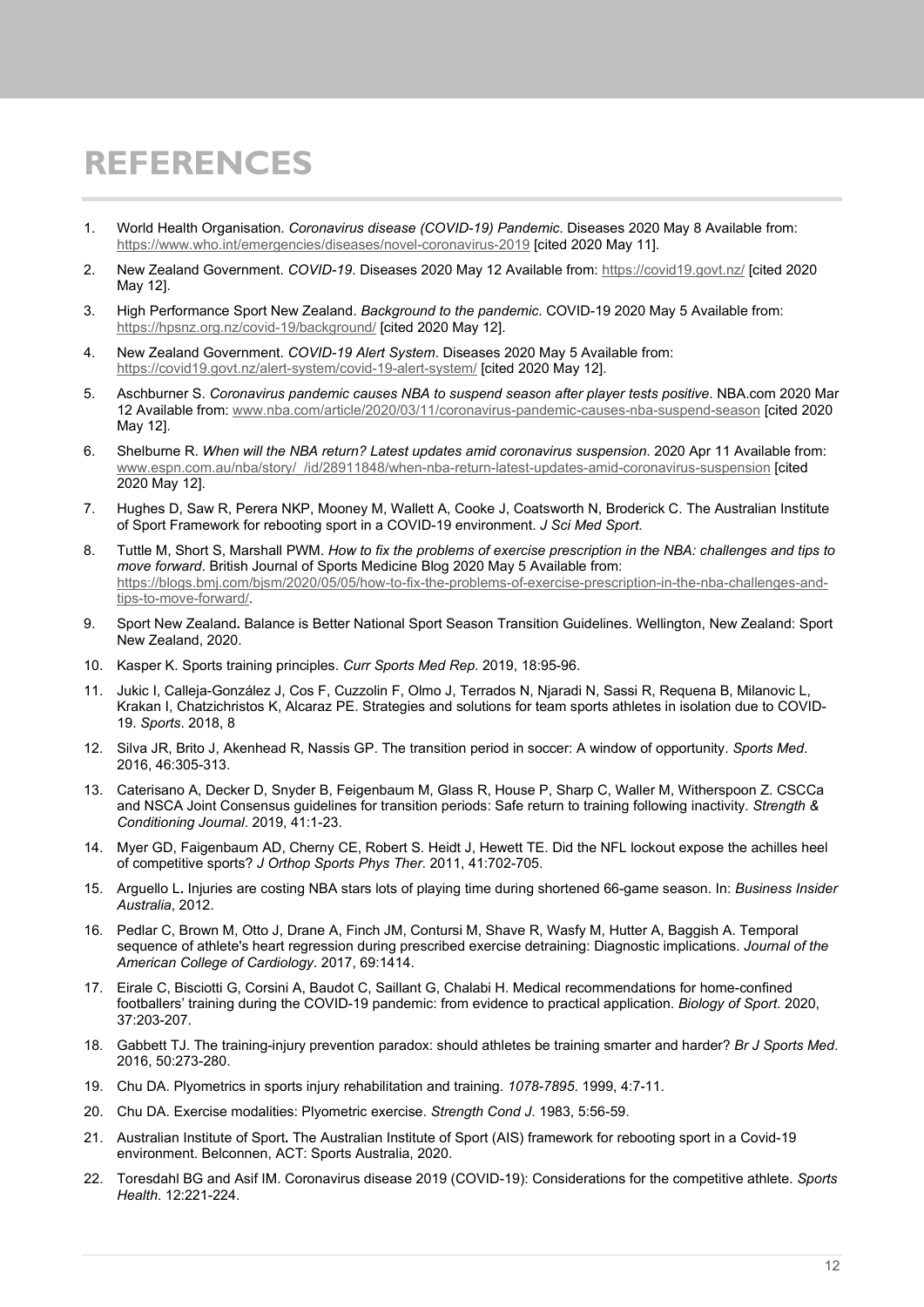# <span id="page-12-0"></span>**APPEDNIX I**

## **HEALTH CONSIDERATIONS FOR NEW ZEALAND ATHLETES RETURNING TO TRAINING AND/OR COMPETITION DURING THE SARS-COV-2 PANDEMIC**

COVID-19 is a disease caused by the coronavirus SARS-CoV-2. Since late December 2020, SAR-CoV-2 has resulted in large number of infections and deaths worldwide.

There is increasing evidence that in addition to the lungs, COVID-19 may affect organs such as the heart, brain and kidneys. While largely unknown, there is concern that impact on these organs may not initially be apparent, and it is not always clear if the risk of multi-organ damage relates to the severity of symptoms.

The following recommendations have been established to minimise the risk to athletes and the broader elite sport community.

# **During the COVID-19 Pandemic**

- Any athlete who presents to training or a training facility with respiratory symptoms or fever must be immediately isolated and assessed by a medical practitioner. No training is permitted until a medical clearance is provided.
- Any athlete who has had any new respiratory symptoms or fever over the last 8 weeks, must be assessed by a medical practitioner prior to intensive training.
	- o Goal: To determine COVID-19 status in potentially infected athletes
- Any athlete who has been tested for COVID-19 must be assessed by a medical practitioner
	- o Goal: To ensure the COVID-19 status of the individual is known
- Any athlete who has tested positive for COVID-19 must be assessed by a medical practitioner prior to resuming training.
	- o Goal:
		- To ensure athletes are safe to resume training
		- To ensure athletes are safe to enter the training environment
- Any athlete known to have underlying medical (eg. Cardiac, renal, respiratory, Hypertension, diabetes) or psychological conditions that may increase their susceptibility to either infection or the impacts of isolation, should be formally assessed by a medical practitioner as part of the return to activity.
	- o Goal: Protection and support of vulnerable athletes
- Any athletes with concerns regarding their health and returning to activity should be able to speak with an appropriate medical or other advisor.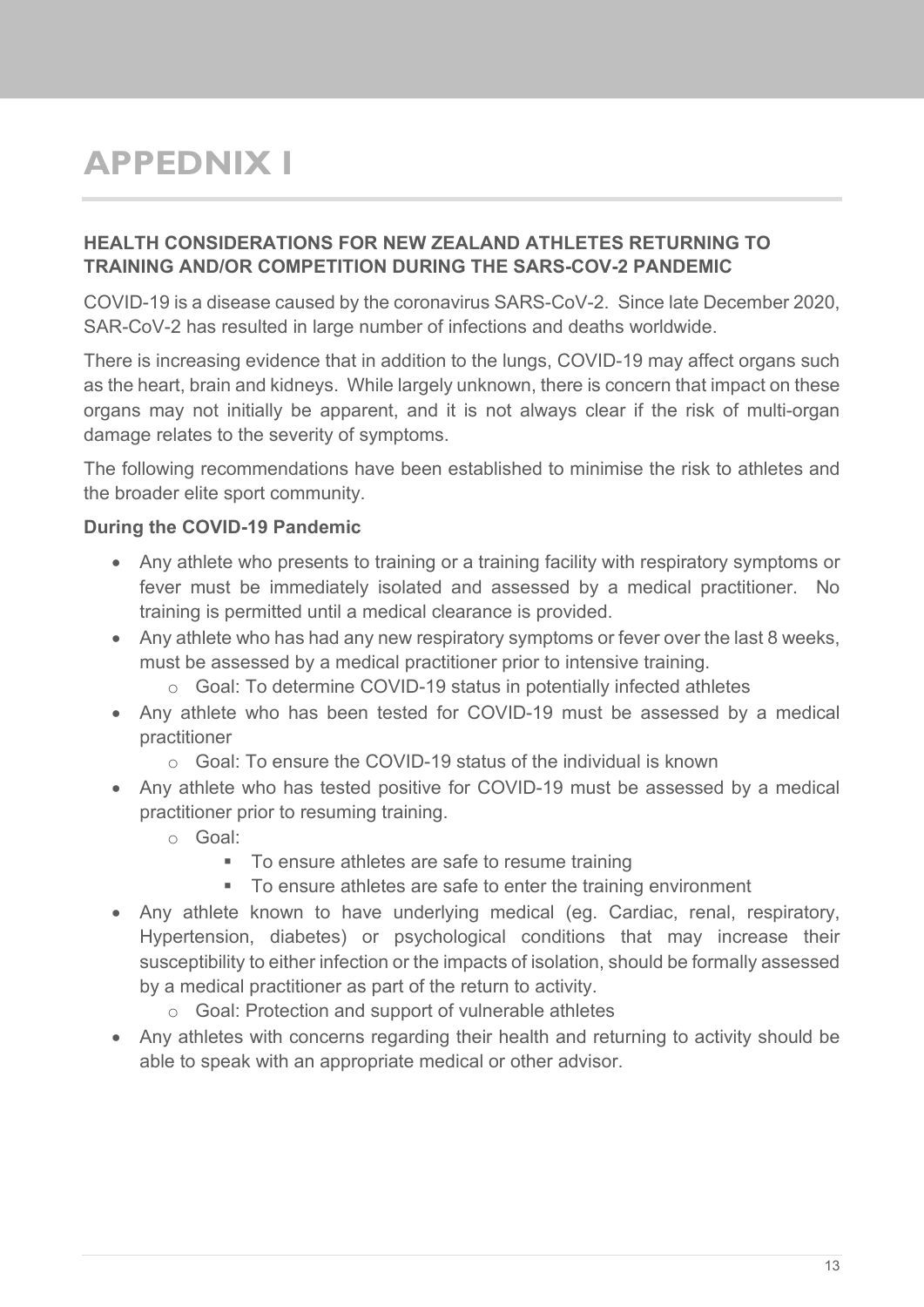# **Determining COVID-19 Status and Outcome**

- PCR testing is currently utilised in New Zealand for symptomatic individuals and is readily available in most regions.
- There is currently no means anti-body based means in New Zealand to determine whether an individual has been exposed to COVID-19.
- Any athlete suspected of having had COVID-19 (even in the absence of confirmatory testing) should have:
	- o A comprehensive history and examination (including neurology)
	- o A comprehensive cardiac evaluation (Cardiology, ECG, Echocardiogram)
	- o Routine blood evaluation including haematology, renal and liver function.

## **How will this work?**

- 1. NSO's should work with their Medical Directors to ensure a pathway for monitoring the COVID-19 related health of their athletes.
- 2. All athletes returning to training should complete the attached 'Health Status Questionnaire' (#1) when first returning to training.

Any 'yes' response requires a medical review

3. On a daily basis prior to training, athletes should complete the 'Training Daily Health Check' questionnaire (#2).

Any 'yes' response requires a medical review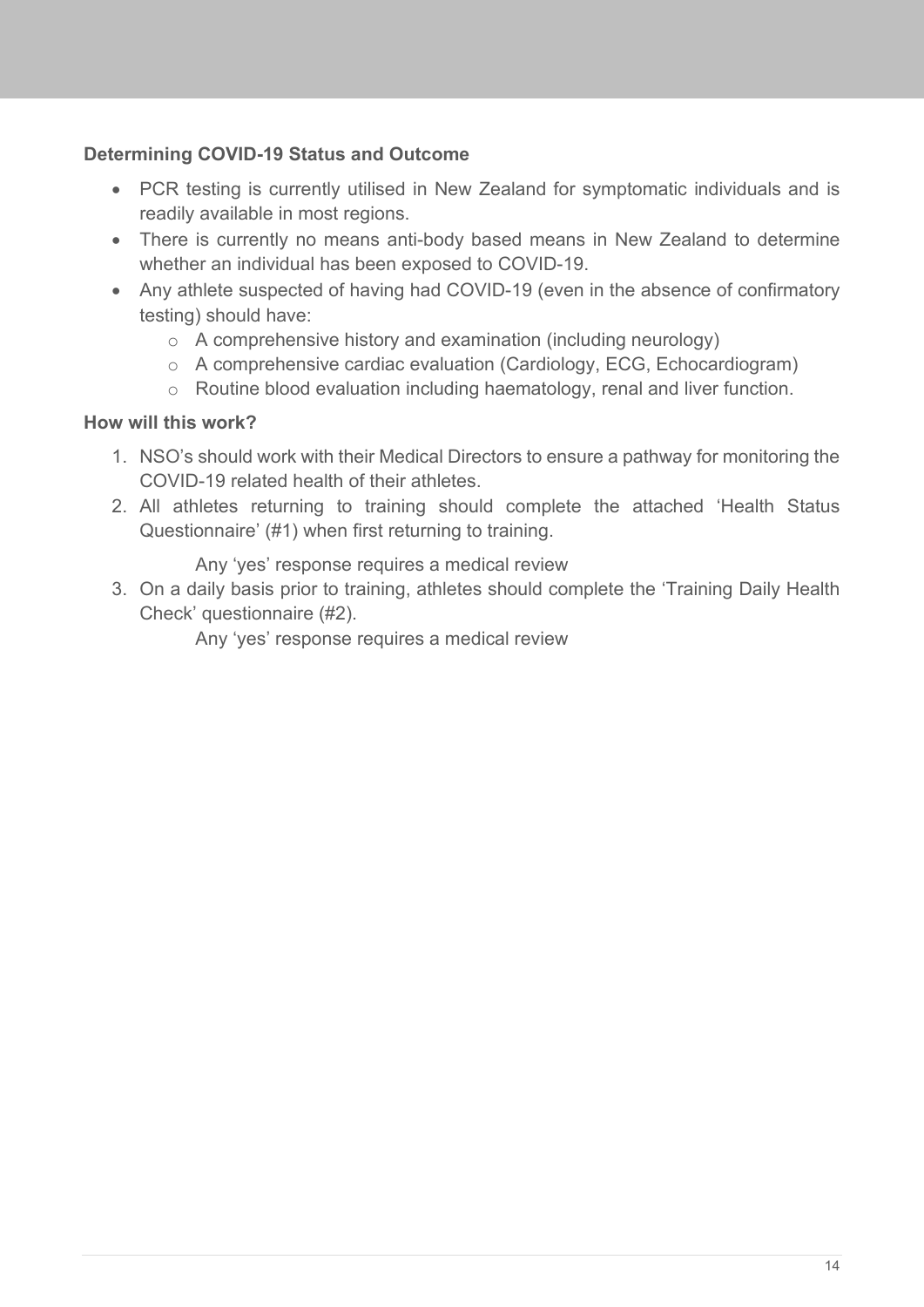# <span id="page-14-0"></span>**APPEDNIX II**

#### **HPSNZ COVID-19 PANDEMIC: HEALTH STATUS QUESTIONNAIRE (#1)**

Carded athletes returning to training during the COVID-19 Pandemic are required to complete this questionnaire.

- **Data will be kept confidential, and stored to facilitate contact tracing and health monitoring.**
- **Collated/anonymised data may be utilised for analytical assessment of HPSNZ and COVID-19.**
- **By completing this form, you agree to abid by HPSNZ rules and regulations.**

#### **Date:**

**Name:**

**Date of Birth:** (we need to be able to confirm identity)

**NSO:**

**In the last 4 weeks have you been unwell with any of the following symptoms:**

|   | High Temperature/Fever or chills Y |   | N |
|---|------------------------------------|---|---|
| ۰ | Cough                              | Y | N |
|   | <b>Runny Nose</b>                  | Y | N |
|   | Sneezing                           | Y | N |
|   | <b>Shortness of Breath</b>         | Y | N |
|   | Sore throat                        | Y | N |
|   | Loss of taste                      |   |   |

#### **At any time since January 2020, have you**

| Been tested for COVID-19 and it was negative (normal)                                                                                          | Y | N  |
|------------------------------------------------------------------------------------------------------------------------------------------------|---|----|
| Been tested for COVID-19 and it was positive (you had COVID-19) Y                                                                              | N |    |
| In the last 14 days, have you                                                                                                                  |   |    |
| Been in contact with anyone confirmed or suspected to have COVID-19? Y                                                                         |   | N. |
| Do you currently feel UNWELL in any way?                                                                                                       | N |    |
| Do you have any concerns about your general health, and risk of COVID-19?<br>N                                                                 |   | V  |
| If Yes                                                                                                                                         |   |    |
| Have you spoken to your General Practitioner or Medical Specialist regarding your<br>concerns?                                                 | N |    |
| In the last 14 days, have you had any international travel?                                                                                    |   |    |
| If you have answered YES to any of the above questions, you must contact<br>Healthline free on 0800 611 116 for health advice and information. |   |    |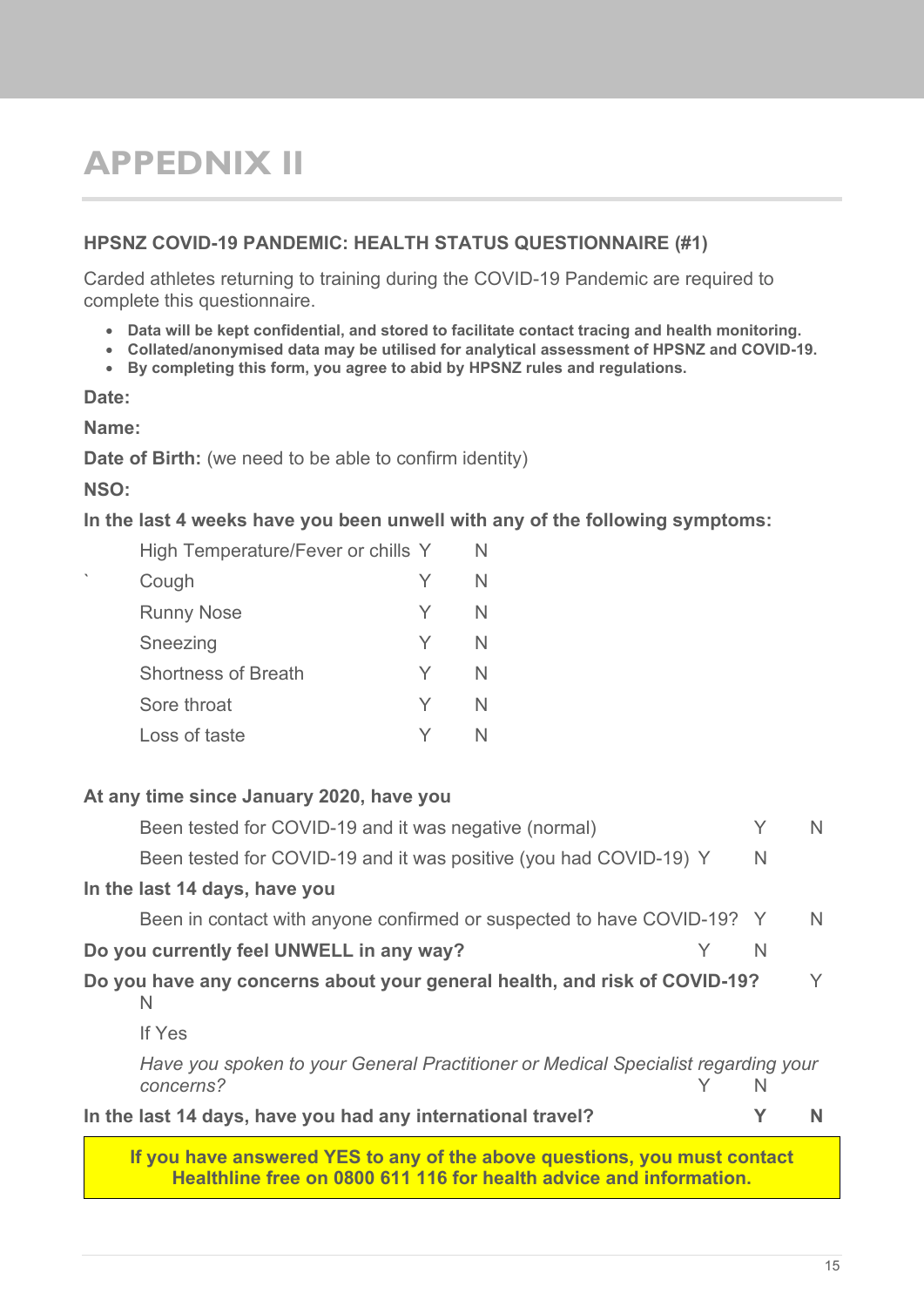# <span id="page-15-0"></span>**APPEDNIX III**

#### **HPSNZ COVID-19 PANDEMIC: TRAINING DAILY HEALTH CHECK (#2)**

Data will be kept confidential, and stored to facilitate contact tracing and health monitoring. Collated and anonymised data may be utilised for analytical assessment of HPSNZ and COVID-19.

- **Data will be kept confidential, and stored to facilitate contact tracing and health monitoring.**
- **Collated/anonymised data may be utilised for analytical assessment of HPSNZ and COVID-19.**
- **By completing this form, you agree to abid by HPSNZ rules and regulations.**

**Date:**

**Name:**

**Position (please circle):**

Athlete

Coach

Other (specify).

**Since you were last training:**

**Have you been unwell with any of the following symptoms:**

|   | High Temperature/Fever or chills Y |   | N |
|---|------------------------------------|---|---|
| ۰ | Cough                              | Y | N |
|   | <b>Runny Nose</b>                  | Y | N |
|   | Sneezing                           | Y | N |
|   | <b>Shortness of Breath</b>         | Y | N |
|   | Sore throat                        | Y | N |
|   | Loss of taste                      | Y |   |
|   |                                    |   |   |

Have you been diagnosed with COVID-19? Y N

**Have you been in contact with anyone either suspected or confirmed to have COVID-19?** Y N

**Do you have any new concerns about your general health, and the risk of COVID-19?**

Y N

**If you have answered YES to any of the above questions, you must contact Healthline free on 0800 611 116 for health advice and information.**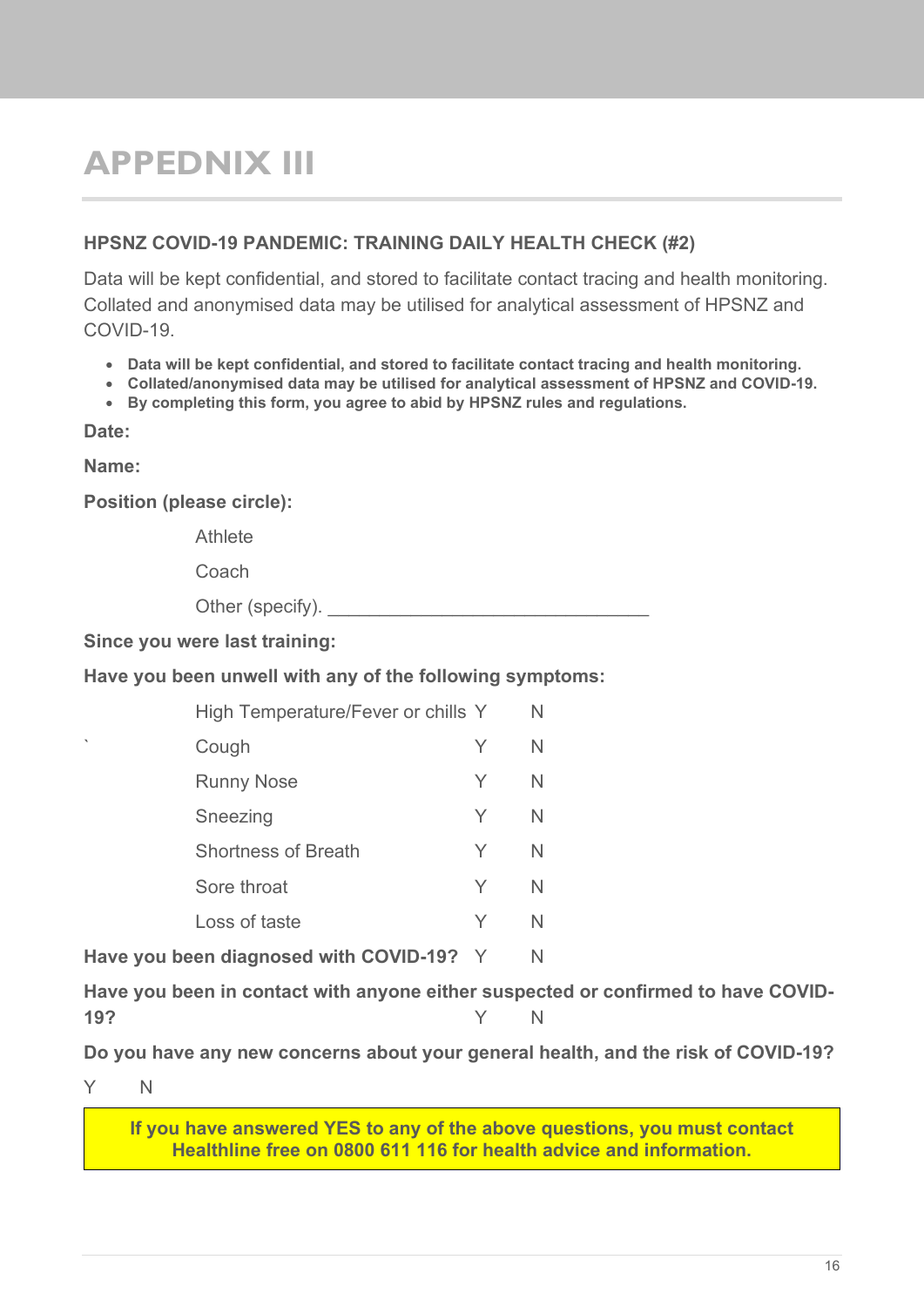# <span id="page-16-0"></span>**APPEDNIX IV**

## **HPSNZ – BEING SAFE AT WORK DURING THE COVID-19 PANDEMIC**

The Government is leading our response to the COVID-19 pandemic and our goal is to ensure we meet national requirements. As we return to onsite operations, it's essential that we minimise exposure to and transmission of COVID-19 on HPSNZ premises. Outlined below are the measures HPSNZ has adopted to prevent, detect, contain and rapidly respond to COVID-19 related risks.

# **EVERYONE HAS A ROLE TO PLAY**

We're all in this together, and whether you're an employee, contractor, athlete, tenant or other visitor to our facilities, there are some general steps you must take to help keep everyone safe:

- Stay at home if you're feeling at all unwell
- Wash your hands frequently with soap and water and/or hand sanitiser
- If you need to sneeze or cough, do so into your elbow or tissue (and dispose of it in a bin)
- Maintain the recommended physical distancing
- Sign in and out when you enter and leave our facilities. We also encourage you to keep a daily record of where you've been, who you've been with and when so that you have this information if needed for COVID-19 contact tracing.
- If you have any concerns about returning to the HPSNZ environment, it is recommended that you speak with your direct line manager or HR. HPSNZ is facilitating the continuation of alternative work practices including working from home when necessary and possible.

Our preference at Level 2 will be for everyone who can work from home to continue to do so – but we recognise that in some instances that won't be possible, and that if Level 2 continues for an extended period of time, it may not be a practical solution. As you'll see, we've established some processes to enable the return to work to happen in a safe manner.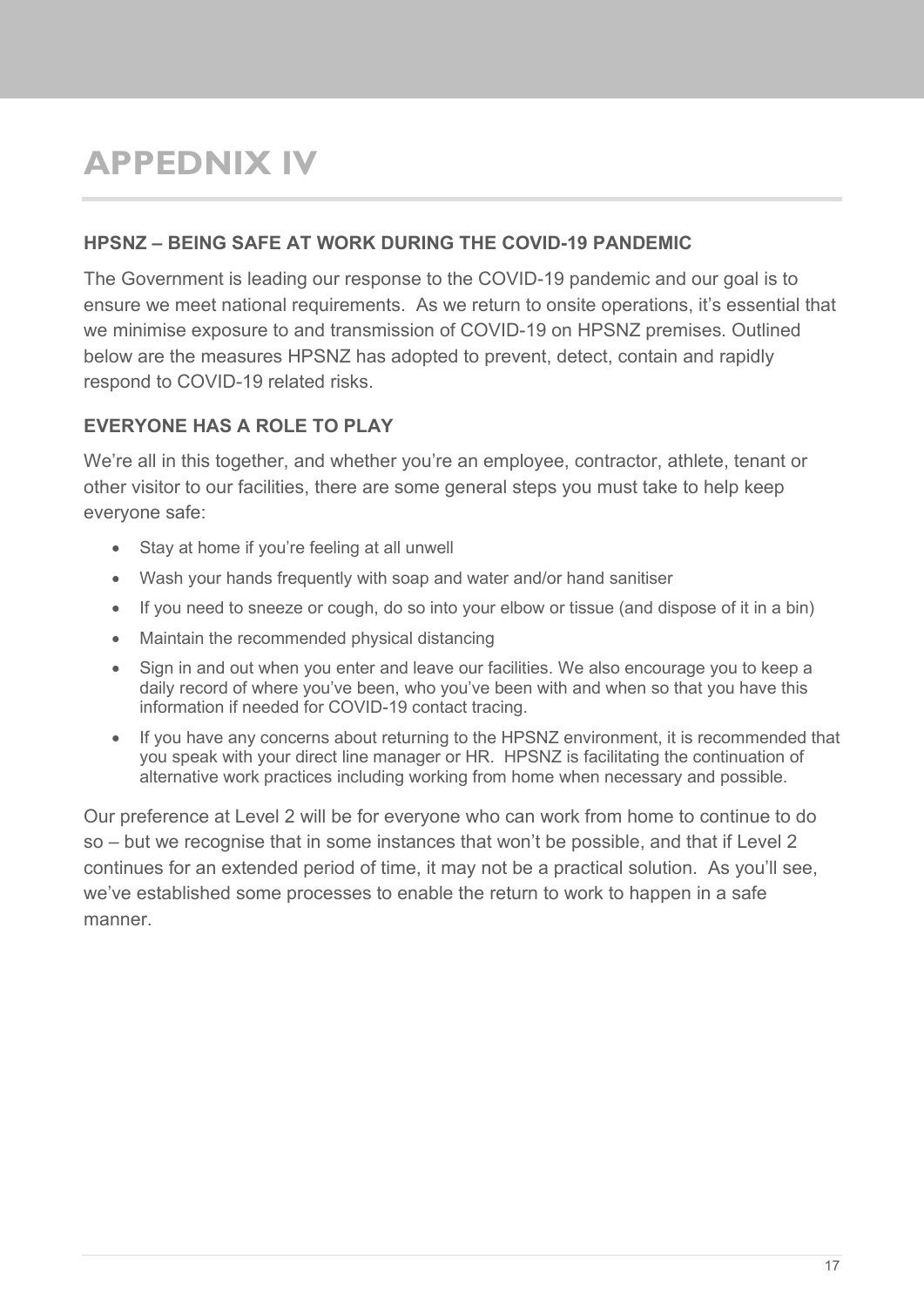# **WHAT WE'RE DOING AT COVID-19 ALERT LEVEL 2**

At Level 2, COVID-19 is largely contained, but the risk of community transmission remains. Requirements for physical distancing and avoiding non-essential travel remain in place, and alternative ways of working are encouraged. In addition, there is a need for heighted vigilance regarding hygiene, cleaning practices and contact tracing, all of which are addressed below. For more details, please refer to [https://covid19.govt.nz/alert](https://covid19.govt.nz/alert-system/covid-19-alert-system/)[system/covid-19-alert-system/.](https://covid19.govt.nz/alert-system/covid-19-alert-system/)

- While the country remains at Alert Level 2, our focus is on a safe and staged restart. This is not a return to business as usual.
- HPSNZ gyms and performance health centres will be open, but with new protocols in place to restrict access and manage COVID-19 related risks.
- In order to enhance our ability to manage the return to work in a graduated and controlled manner, HPSNZ office spaces and athlete lounges will initially remain closed, and pool cars will not be used.
- HPSNZ forums, functions, programmes and other meetings will continue to be hosted online or postponed (unless otherwise approved by SLT). Face to face interactions are permitted as set out in this document.

Our general approach to Alert Level 2 is set out below. In addition, and in recognition of the fact that we operate out of seven performance hubs around the country and from a combination of office spaces, performance health centres and gyms, we've included schedules that detail how these safety measures are being implemented in each of these environments.

We'll be reviewing all our safety measures on a fortnightly (or as needed) basis and adjusting where required to ensure that we're responding appropriately and effectively as the pandemic situation continues to evolve. Let your line manager or PTL know if you have concerns or suggestions for improvement.

## **1. GETTING READY TO RETURN TO HPSNZ FACILITIES**

- Everyone entering HPSNZ facilities for the first time since closure will be required to complete an induction. This will include training on our safety measures.
- You must only enter or work from HPSNZ facilities when you've been authorised to do so. You must also only access your designated area with the specific facility.
- Third party access to HPSNZ gyms and performance health centres will be by appointment only. To plan your appointments, liaise with your Performance Team Leader (gyms), the Performance Health Operations Team or relevant practitioner (performance health centres).
- You should not enter any HPSNZ facility or return to work if you have been in contact with anyone diagnosed or suspected to have COVID-19 in the last 14 days (see below for more details).
- If you have had symptoms that may be consistent with COVID-19 over the period of the pandemic, you must obtain a written medical clearance prior to returning to work or entering an HPSNZ facility.
- If you are unwell but do not have COVID-19, you must not enter HPSNZ facilities until you have been symptom free for at least 48 hours.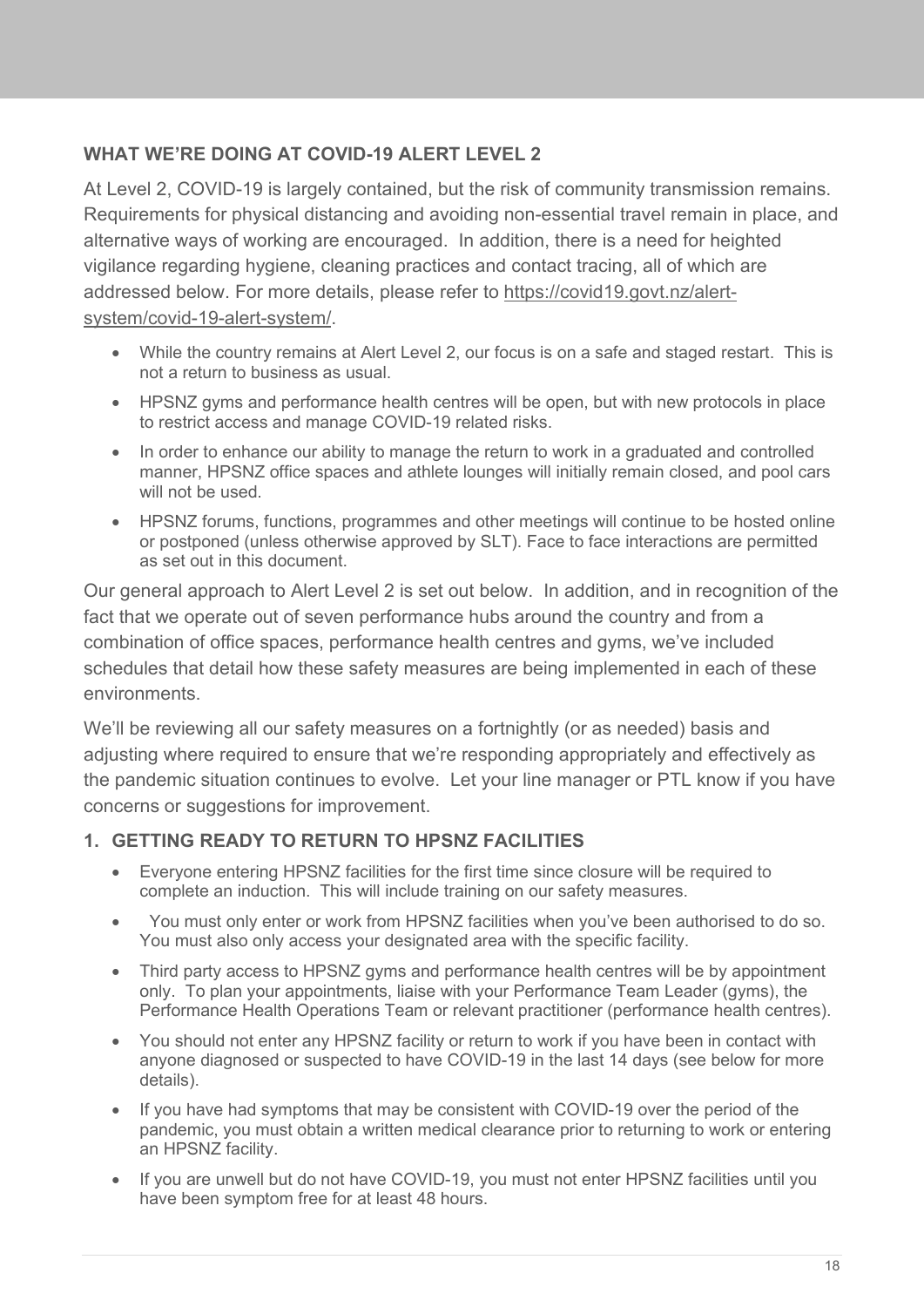# **2. ENTERING AND EXITING HPSNZ FACILITIES**

- All entry and exit points will be locked and swipe card access will be disabled.
- Where possible, there will be a single point of entry to each facility.
- You must wash your hands or use the hand sanitiser provided upon entry.
- You will be required to "sign-in" and "sign-out" each time you enter and leave a facility (i.e. office, gym or performance health centre).
- The sign in and out process enables us to contact trace.
- At entry you will also be required to complete a simple health check, designed to ensure that everyone entering HPSNZ facilities is feeling well.

#### **3. WHEN INSIDE HPSNZ FACILITIES**

- You must aim to maintain one metre distancing from others. To help with this, each facility has set a limit on the number of people who can be present at any one time (see schedules for details).
- You must follow designated routes in, out and around our facilities.
- Shower facilities will not be available.
- Common touchpoints (door handles, taps, lift buttons) will be cleaned regularly.
- We have established intensive cleaning strategies for our gyms and performance health centres.

#### **4. PREPARING TO LEAVE HPSNZ FACILITIES**

- Before leaving an HPSNZ facility, you must ensure your work area is clear and that you have sanitised your work surfaces (cleaning products will be provided).
- Daily cleaning of common areas will align with MOH guidance.
- Deep cleaning occurs as specified in the schedules.

#### **5. WHAT IF YOU GET SICK OR ARE CONCERNED ABOUT HAVING COVID-19?**

- If you have any underlying health problems, are concerned about vulnerable family members or have other health-related concerns related to the COVID-19 pandemic, you should seek advice from an appropriate specialist prior to entering an HPSNZ facility or returning to work. This may include your General Practitioner, medical specialist or other health advisor.
- COVID-19 symptoms may be very mild, and may include any of the following:
	- new/worsening cough
	- high temperature (at least 38C) feeling unusually sweaty or cold
	- shortness of breath
	- sore throat
	- sneezing and/or runny nose
	- temporary loss of smell
- It's important to remember that while your symptoms may be mild, if you give it to someone else, they may become very unwell.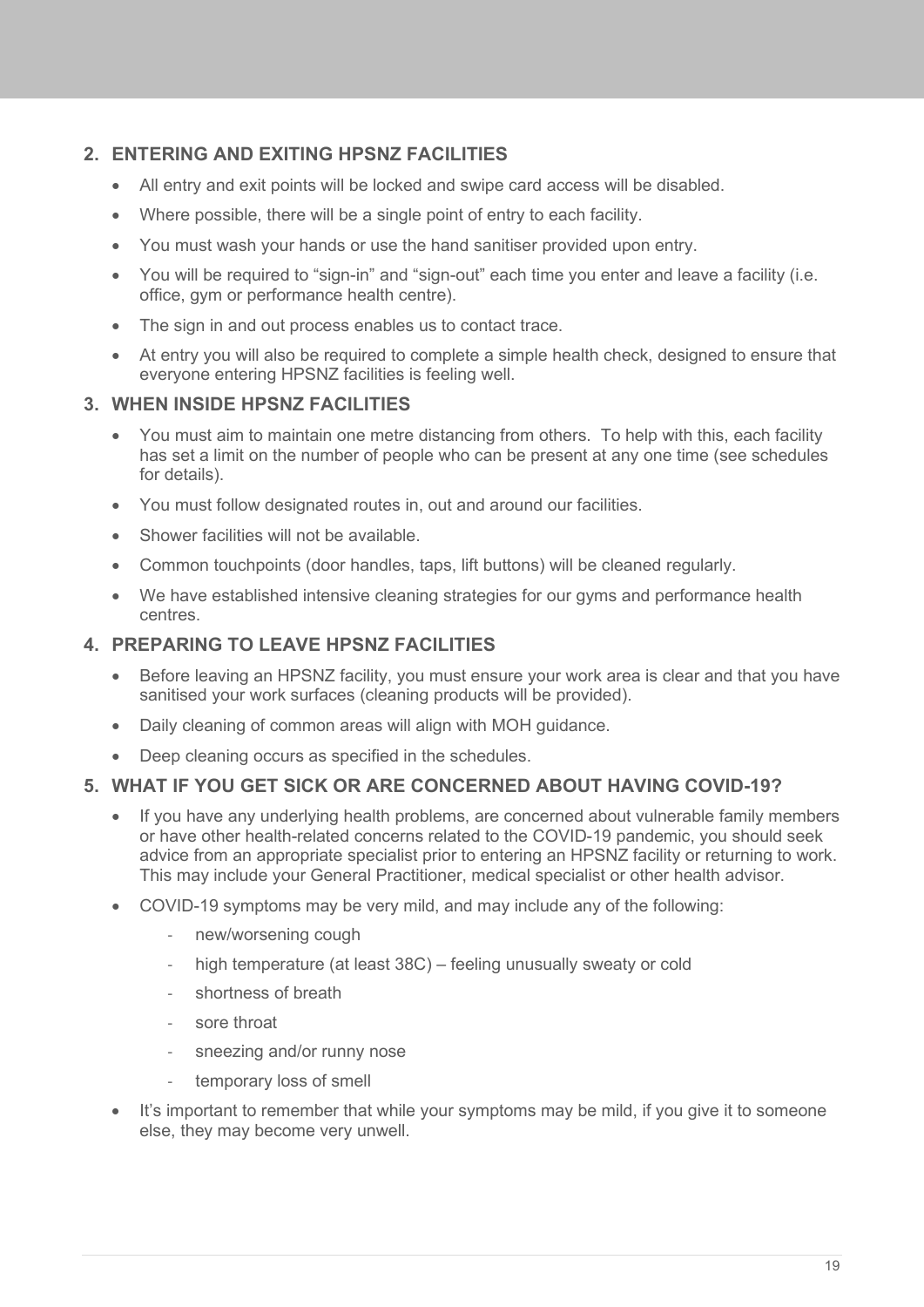- If you develop any COVID-19 symptoms, please:
	- call Healthline (0800 358 5453) or your GP as soon as possible.
	- follow the advice of your medical practitioner.
	- inform your PTL or line manager. HPSNZ will clean and sanitise in accordance with guidance from the Ministry of Health.
- If you are onsite when you first develop these symptoms, please leave the facility by the most direct route, without interacting with other individuals and then follow the steps above.
- If you are tested for COVID-19 and the test is positive, please continue to follow the advice of your doctor and public health officials. You will also be contacted by public health authorities to allow for contact tracing to occur. HPSNZ will support public health authorities via the entry and exit logs.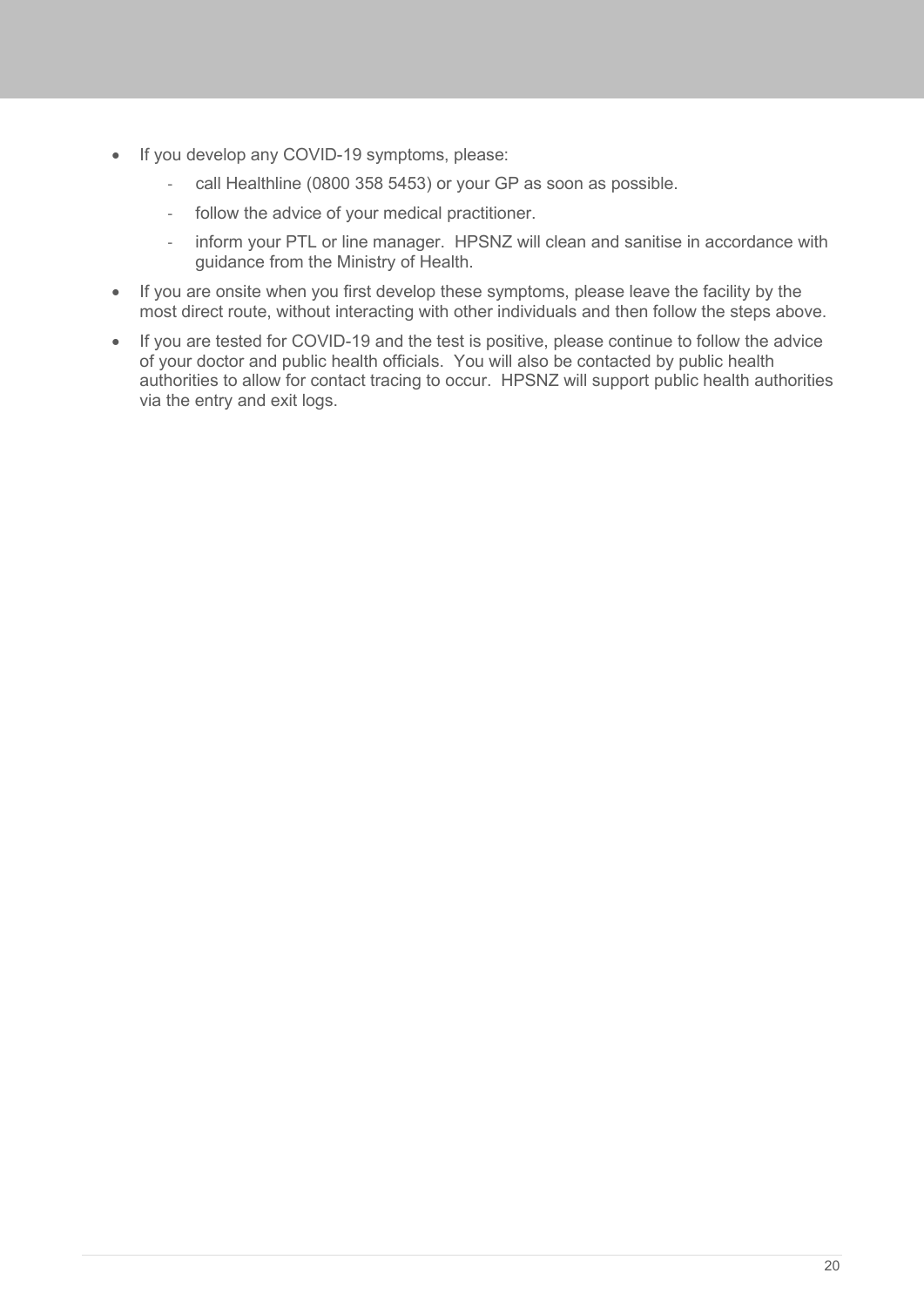# <span id="page-20-0"></span>**APPEDNIX V**

## **FOR MORE INFORMATION ON COVID-19**

## *Websites*

**New Zealand Government** <https://covid19.govt.nz/>

**New Zealand Ministry of Health** <https://www.health.govt.nz/>

**Worksafe New Zealand** <https://worksafe.govt.nz/managing-health-and-safety/novel-coronavirus-covid/>

## **World Health Organisation**

<https://www.who.int/emergencies/diseases/novel-coronavirus-2019>

# **High Performance Sport New Zealand**

*Resources relating to Wellbeing, Nutrition and Immunity* <https://hpsnz.org.nz/covid-19/wellness-for-athletes/>

*Resources relating to Hygiene and Sanitation Guidance* <https://hpsnz.org.nz/covid-19/wellness-for-athletes/>

# **BASKETBALL NEW ZEALAND ATHLETE EDUCATIONAL MATERIAL**

## *Infographics*

**Return to training guidelines** Tips to move from LockedOUT to LockedIN post COVID-19

## **Player recovery guidelines**

Tips to optimise player recovery following return to training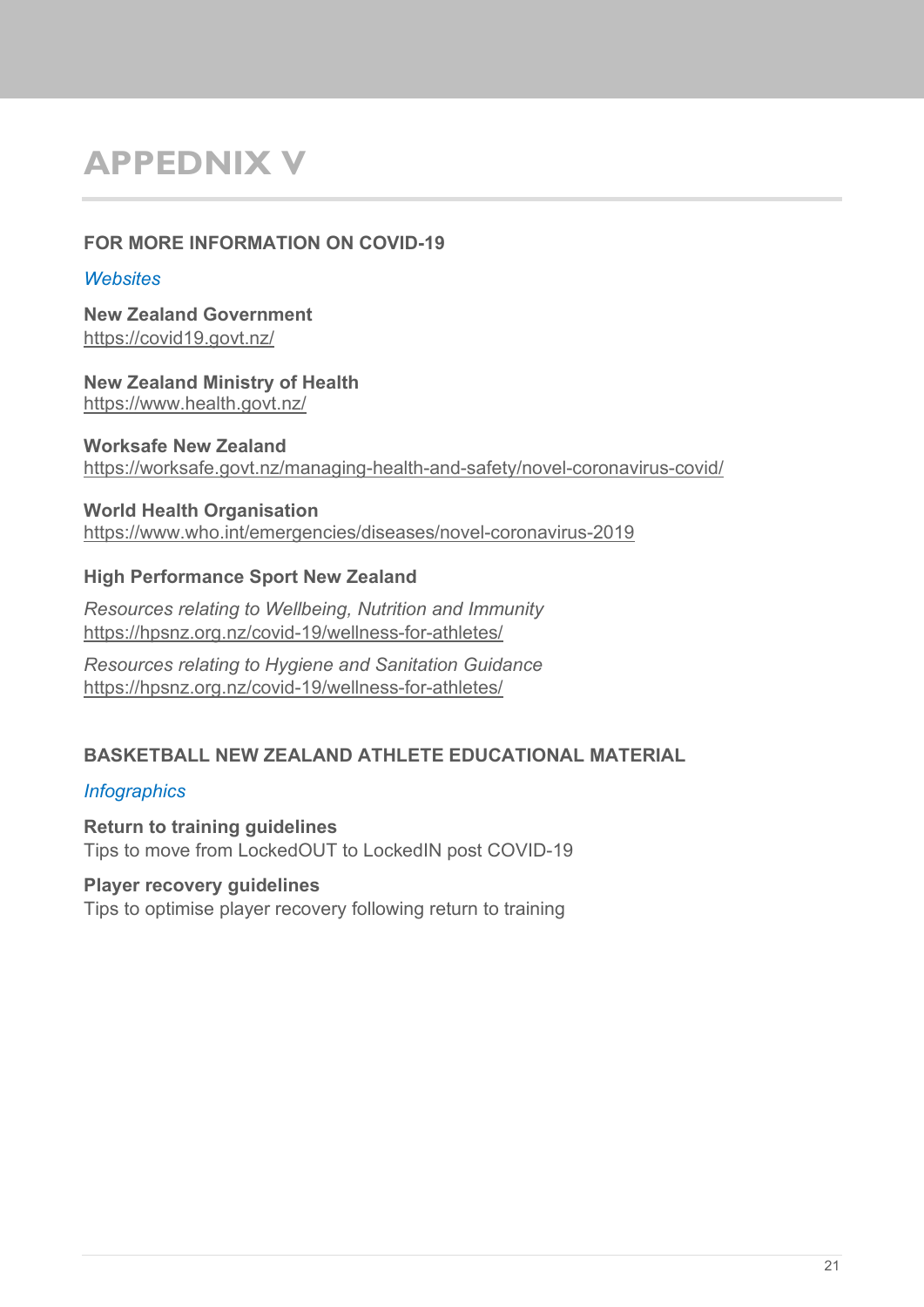# <span id="page-21-0"></span>**ACKNOWLEDGEMENTS**

## **BASKETBALL NEW ZEALAND FRAMEWORK PROJECT TEAM**

**Leonard King,** Head of High Performance, Basketball New Zealand.

**Dr Hamish Osborne,** Tall Blacks Doctor, Basketball New Zealand.

**Stephen P. Bird, PhD,** Associate Professor, Sport and Exercise Science, University of Southern Queensland, Australia. International Performance Science Consultant.

**Thomas Huyghe,** Research Center for High Performance Sport, Centro de Investigación en Alto Rendimiento Deportivo, Universidad Católica de Murcia, Murcia, Spain

# **Acknowledgement to**

**Eddie Kohlhase,** Head of Performance Team Leaders, High Performance Sport New Zealand.

**Emily Nolan,** Strength & Conditioning Coach, SkySport NZ Breakers

**Mick Downer,** Performance Program's Director – CRBF. Head Coach - Canterbury Rams **Basketball**